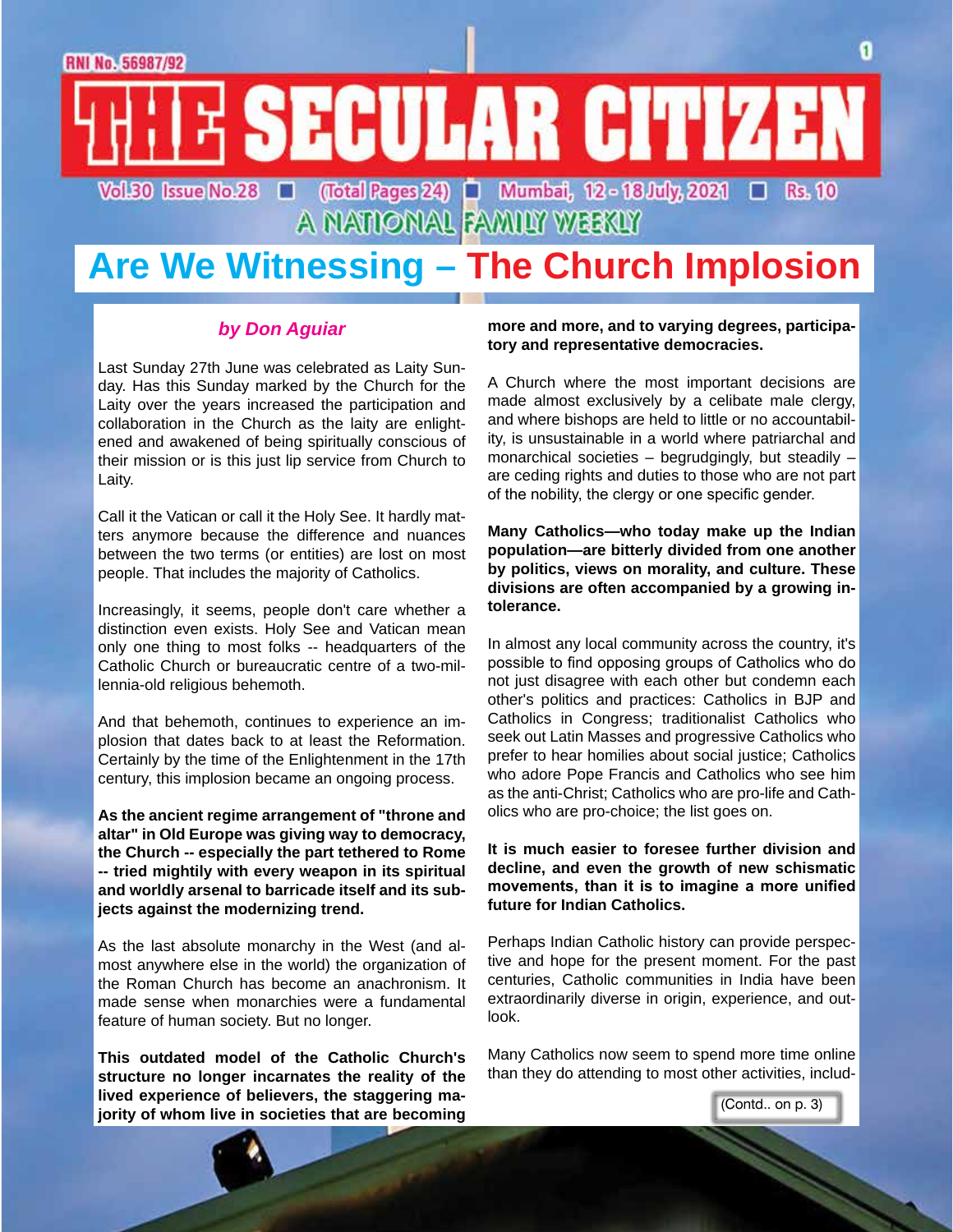#### **Kiwis take the Cup**

Indians never looked like winning the inaugural World Test Championship from the body language of the players from the word go. They never appeared hungry for honours. Before the encounter, Virat Kohli even branded the engagement as another test match. The intensity, with which the same team played in Australia, post their disastrous 36 all-out fiasco, was visibly missing. There they played like wounded tigers and the results were there for all to see and they rightly earned the applause even from the Aussie media for their sheer grit and determination. The heros of those encounters were mostly novices who were ably guided by Ajinkya Rahane that soft spoken leader who has not really received his due share of adulation.

In the just concluded finals, barring Gill and Pant all the players were experienced stalwarts but the failure was collective. Even Pujara did not stand up when it was most needed. India went with two spinners but NZ relied only on their speedsters. There was no spin even on day 6. Was there over-reliance on spin and the old timers? Have some of them reached the end of the road? Virat Kohli is a great cricketer and has delivered for the country over the years. Has he now run out of ideas? His contribution with the bat of late has not been something to write home about. An occasional performance is not a hallmark of a great cricketer. Kane Williamson on the other hand stood there in the middle with extraordinary patience and determination in both innings of the game. That gave the other players confidence that their skipper is there with him to handhold and guide them in the middle. Indian batters and bowlers [barring Shami] proved simply inadequate even for the Kiwi tail-enders. Indian cricket pundits had predicted a cakewalk for the Indians. None of them could score a fifty in either innings. I think Dilip Vengarkar had said that for India to win Rahane and Pant have to perform. In the second innings Pant was out to a great catch

# **VIEWS on NEWS**

and the test was 'lost' that stage of the game.

Kohli it seems has hinted of a test overall but did not elaborate. Will he himself step aside and hand over test captaincy to Rahane, ODI to Rohit Sharma and lead only in the T-20 format. It's worth a try. Captaincy pressure is affecting his performance – so it seems. Bring in new talent and we have plenty. Some of the old timers must be dropped. Enough is enough. BCCI may even consider separate teams for Tests, ODIs and T-20, to the extent possible. This will eliminate sense of concern and anxiety among players. They will know where they stand. Each player must earn his place in the team. The seniors must come out of their 'entitlement' mindset. Unfortunately, they think that no one can displace them. This has gone on for far too long as they were treated as demi-Gods. Kiwis are a professional side and fully deserved the win. Years ago, a Kiwi cricketer said "We have no super stars in our team, only cricketers". By the way when Indian Muslims cheer Pak players they become desh-drohis [traitors] but when British Indians living there cheer Indian players they instantly become desh bhakts [patriots]. How come we have different standards? Just think about it. \*\*\*\*\*

#### **Punjab da Kaptan**

The only State where the Congress is lucky to have a strong government is Punjaj where unfortunately, we are witnessing a running feud between the Chief Minister Amarinder Singh and Navjot Singh Sidhu – a cricketer turned a fairly successful politician with his wit and repartee. It is unfortunate because the Captain is well entrenched in his seat and all attempts are being made to weaken his position from within, with elections not too far away. Sidhu is a strong headed man and he showed that during his playing days by taking on his captain by abandoning his



team in England and headed home in the midst of the series. That itself shows that he is not a team man and wants to grab all the attention for himself. Remember when he joined the BJP he wanted a prominent role in Punjab to take on his bête noire – the Badals. He wanted to fight the election from Chandigarh which the SAD objected to and the BJP gave the ticket to late Arun Jaitley. Frustrated, he joined the Congress but the Captain is not obliging him by hauling the Badals over some act of sacrilege. This has frustrated Sidhu who is openly criticizing the CM over power crisis and the High Command is surprisingly silent.

 potential rival? Will he edge his out? All this does not augur well for the Congress party which cannot even find someone to lead the GOP. No wonder the people are not convinced that this party can even remotely come to power at the Centre. It is sad that the Congress leadership [whatever is left of it] is not able to handle the situation. The High Command is mother, son and the daughter. Have you heard anything like this elsewhere? Without a strong and decisive leader, the organization moves in different directions with dissent  $-$  be it the group of 23 or disharmony in almost every State Congress. The Gandhis cannot easily bully the Captain [strong and decisive as he is] and cannot rein in the rebel. When you set up panels to sort out issues instead of personally meeting the Captain, it is a sure sign of a weak leadership. Rahul does not meet the incumbent CM – the Captain but the brothersister duo meets Sidhu sending a clear message to the Captain. Does Rahul Gandhi view the Captain as a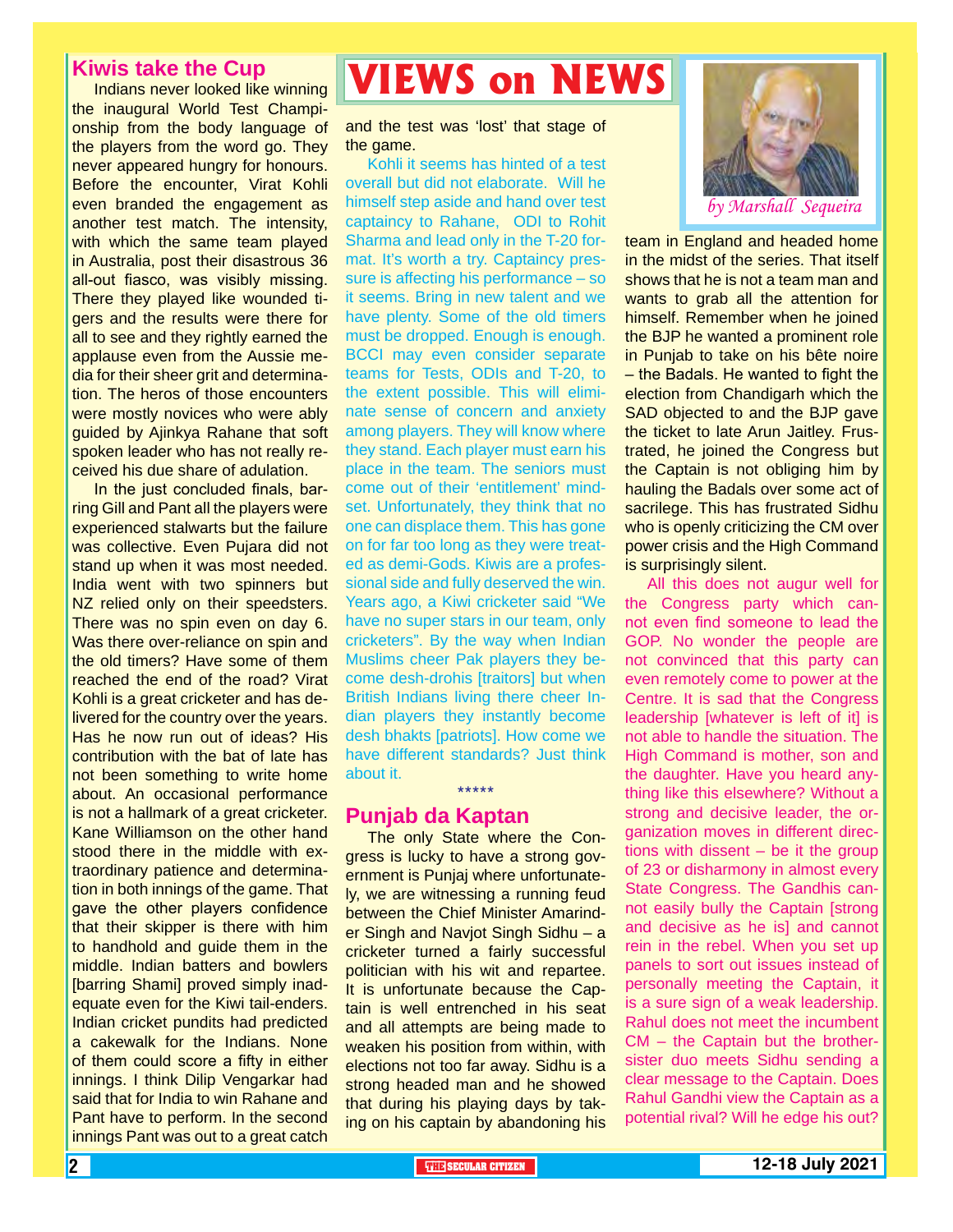| <b>THEIR SECULAR CITIZEN</b>                                                                                                                                                                                          |                                                                                                      |                                                                                                                                                    | <i><b>Advertisement. Tariff</b></i><br>Over all size 21.5 cms x 27cms • Print area 18 cms x 25.5 cms                                                          |                          |                                   |  |
|-----------------------------------------------------------------------------------------------------------------------------------------------------------------------------------------------------------------------|------------------------------------------------------------------------------------------------------|----------------------------------------------------------------------------------------------------------------------------------------------------|---------------------------------------------------------------------------------------------------------------------------------------------------------------|--------------------------|-----------------------------------|--|
| A NATIONAL FAMILY WEEKLY<br>Vol.30 Issue No.28 July 12-18, 2021 Rs.10/-                                                                                                                                               |                                                                                                      |                                                                                                                                                    | Full pg. back Colour (19 cms x 24 cms)<br>Center spread colour(39 cms x 23.5 cms<br>Full pg. inside Cover colour(18 cms x 24 cms)                             |                          |                                   |  |
| 99, Perin Nariman Street, Fort, Mumbai - 400 001.<br>Mobile: +91 9820485389 / 9820473103<br>E-mail: secular@sezariworld.com / seculardivo@gmail.com<br>Website: www.sezariworld.com<br><b>Editor: LAWRENCE COELHO</b> |                                                                                                      | Full pg. inner colour (18 cms x 24 cms)<br>Half pg. Colour (18 cms x 12 cms)<br>Full page B/W (18 cms x 24 cms)<br>Half page B/W (18 cms x 12 cms) |                                                                                                                                                               | Rs.<br>Rs.<br>Rs.<br>Rs, | 10,000<br>6,000<br>7,000<br>5,000 |  |
| <b>Subscriptions Rate:</b><br>One year (anywhere in India) Rs. 500<br>Two years (anywhere in India) Rs.1000                                                                                                           | <b>E-paper Edition</b><br>sent anywhere in the<br>world (by email)<br>One year<br>Rs. 600 or US \$15 |                                                                                                                                                    | <b>Small Size Ads B/W</b><br>12 x 12cms Rs. 2400 $\bullet$ 6 x 24cms Rs. 2400<br>18 x 6cms Rs. 1800 • 6 x 12cms Rs. 1200<br>6 x 6cms Rs. 700                  |                          |                                   |  |
| Five years (anywhere in India) Rs. 2000<br>One year (outside India) Rs. 3500                                                                                                                                          |                                                                                                      |                                                                                                                                                    | <b>Matrimonial Classifieds:</b><br>• Rs. 500 per insertion (for 35 words) (includes box no.)<br>Rs. 3000 for 12 insertions. (1 year The Secular Citizen FREE) |                          |                                   |  |
| Digital copy of <mark>珊球SECULAR CITIZEN</mark> now available through WhatsApp / Email for subscribers                                                                                                                 |                                                                                                      |                                                                                                                                                    |                                                                                                                                                               |                          |                                   |  |

**worldover.** Send in your request to : **+91 - 9820485389 or secular@sezariworld.com** Our bank account details for Fund Transfer : Account Name: The Secular Citizen, Current Account No. 03552000006744,

Bank: HDFC Bank, Branch : CST - Mumbai VT, ISFC code: HDFC0000355

(Contd.. from p. 1)

ing prayer. But, in fact, our online life has liturgical and quasi-religious features: solemnities on the calendar, its saints and martyrs, a hierarchy between the celebrants-leaders and the assembly, etc.

**These absorbing features of online life play an important role in the radicalization of religious identities, included the Catholic one, and they are a factor in the rise of polarization and division in the Church.**

The Church is aware that parish ministry primarily involves reaching out to the people entrusted to their care, especially the poor and marginalized or else will lead to a perennial ecclesiastical hazard... often new office bearers disregard the work that has been done by the previous teams. Hence the parish ministry ought to first observe the methods, processes and traditions existing in the parish. The parish ministry is also responsible for ensuring that the priests and lay collaborators work as a team for the good of all reaching out to the flock and keeping them together through administration of sacraments, parish programmes and visits to families.

But some parish ministries prefers calling the shots from wherever they are based as they think that they are embarking on an ecclesiastical career rather than reaching out and visiting the families in the parish, encouraging politics of boycotting certain parishioners which make the SCC a mockery, etc.

This phenomenon is something that the so-called ecclesia discens (the members of the Church that are supposed to be taught) is learning more quickly than the supposedly ecclesia docens (the members of the Church that are in charge of teaching). The ecclesia docens ought to take note of this.

Three top Church leaders in Rome recently pointed out the perilous situation of polarization among Catholics at this time.

The first was Cardinal Raniero Cantalamessa. The Capuchin friar, who is the official Preacher of the Papal Household, noted in his Good Friday homily that fraternity and unity among Catholics is deeply wounded. **He said it was up to the Church's pastors "to be the first to make a serious examination of conscience" and "ask themselves where it is that they are leading their flocks – to their posi-**

#### **tion or Jesus's".**

Three days later it was the turn of Cardinal Pietro Parolin, the Vatican Secretary of State. In an interview aired April 5 on COPE, a Churchowned radio network in Spain, **he said the divisions are real and they are harmful. "Anyone who sees the situation of the Church today has to worry about these things because they are there."**

Then just two days after that, Pope Francis spoke up at his Wednesday general audience, making what seemed to be a gentle dig at the importance some Catholics give to social media while he was speaking about praying in communion with the saints.

The pope said "Prayers — those that are good — are 'expansive', they propagate themselves continuously, with or without being posted on social media: from hospital wards, from moments of festive gatherings to those in which we suffer silently." He added, "The suffering of each is the suffering of all, and one's happiness is transmitted to someone else's soul."

**Pope Francis recently ordained** 

(Contd.. on p. 6)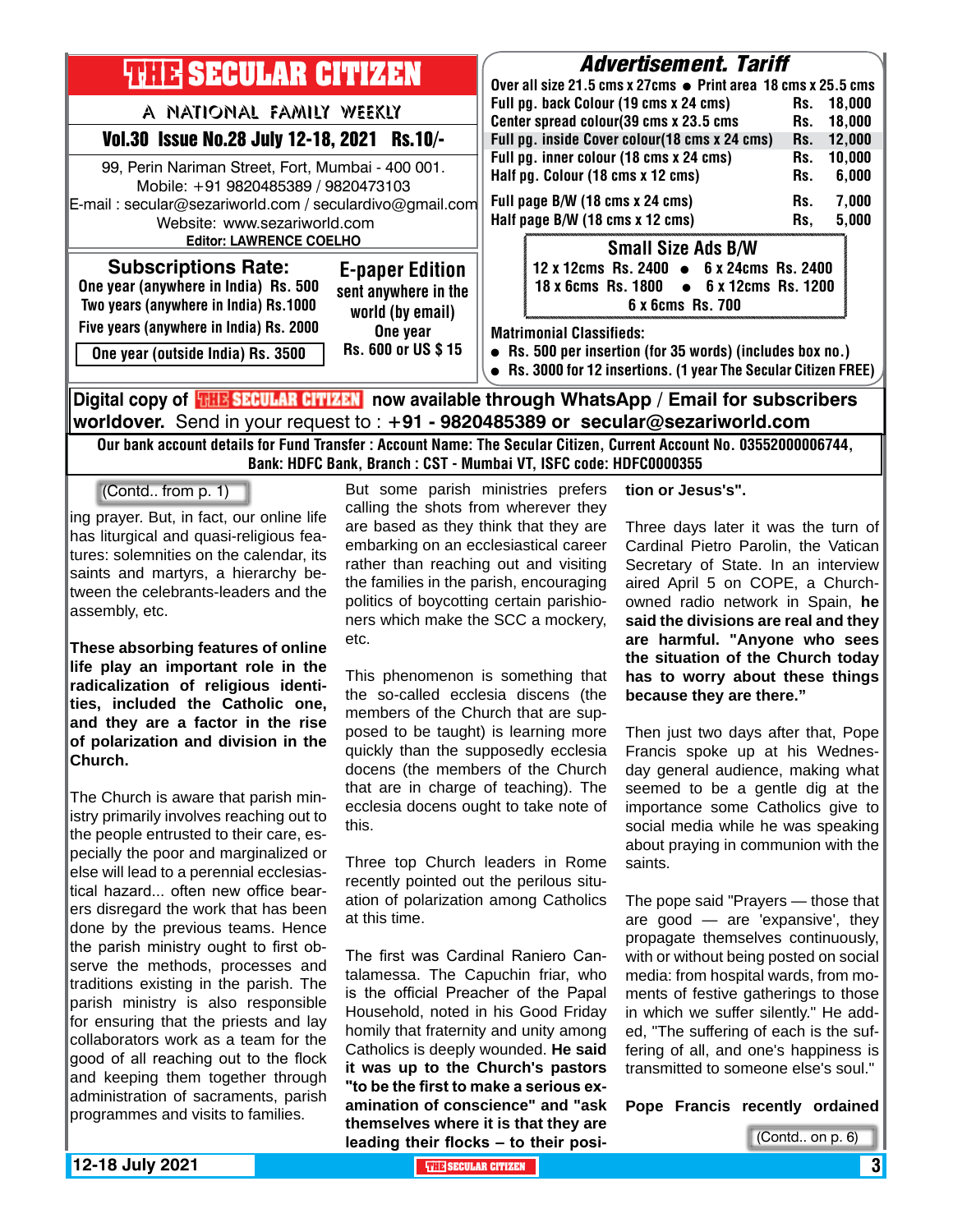#### **AICU PRESENTS 9-POINT DEMANDS TO GOVERNMENT: END TARGETING OF MINORITIES BY STATE AND NON-STATE AGENCIES, FILL MINORITY VACANCIES, TRANS-PARENCY IN SCHOLARSHIPS**

s the Nation approaches 75<br>Years of its Independence from<br>colonial rule, its religious and<br>ethnic communities its Dalits and wom-Years of its Independence from colonial rule, its religious and ethnic communities, its Dalits and women face a daunting challenge of safeguarding their human rights and civil liberties, enshrined in the Constitution and in United Nations treaties, from mal-governance and the onslaught of majoritarian non-state actors.

The systematic erosion of national institutions, including the office of governor, the bureaucracy, the police and the judicial system specially at the district and state levels, has compounded the crisis. Fake news, some of it state sponsored, falsification and misrepresentation of data including that of deaths in the Covid pandemic, the political exploitation of relief are an illustrative facet of the developments in recent years. A more radical experiment is sought to be made in the sphere of education, seeking the entry of political elements in the management of schools in an audacious defiance of Article 30 of the Constitution.

Targeted hate that incites violence, lynch mobs, officially mandated change in the good habits of an entire population as in the case of the Maldives Islands, all of which particularly impact the Muslim community and the persecution of small rural Christian communities in several states have been registered by national and international rights institutions including Minority commissions and UN bodies.

The AICU Working Committee noted the utter absence of the voice of the affected minority communities in decisions which critically impacted their rights. Major changes were made in several laws without real consultations with representatives of religious communities. The complicity of police in targeted hate and violence, and the overall sense of impunity displayed by political groups and non-state actors and the use of enforcement agencies have combined o totally mute all voices of dissent, protest. Even plaintive cries for help, restitution and relief have gone unheard.

The past seven and a half years have seen a new narrative thrust upon us: the conflation of nationalism with religious identity that automatically alienates and isolates minorities'. "One Nation, One Culture, One People" is now been vigorously implemented.

Christian communities have seen a drastic increase of organised and systematic persecution against them with the intent of uprooting them. Social ostracization in villages in several states, the attempted eradication of village churches and attacks on clergy are avowed aspects of an attempt towards annihilating them completely.

The rapid expansion in the number of stages that have Anti-Conversion Laws, the near total constriction of international aid through FCRA channels, Two-Child conceiving social assistance, and the denial of Scheduled Caste rights to Muslims and Christians of Dalit origin though these are given to Sikhs and Buddhists from the same communities are glaring examples. The near total emasculation institutions such as the Minority Commissions, the National Commission for Minority educational Institutions have made them defunct and redundant.

Such unconstitutional disharmony, promoted under the various guises of patriotism, nationalism, religion and economic development, will have to be resisted and refuted collectively. Christians are very much a part of the vast body of citizens across the length and breadth of India who will not allow themselves to be marginalised, or intimidated.

The right to 'Freedom of Religion" has been enshrined in the Constitution under Articles 25-28 by our founders. We have a common heritage, a collective history. More than would be apparent in our numbers, we have contributed much towards the social, educational and development the country. Our sons and brothers have achieved martyrdom in combat.

This meeting of the AICU working committee therefore endorses the demands of the Christian community, raised in Parliament, state assemblies, and in public demonstrations, rallies and meetings with the highest levels of the national political leadership. These are as follows:

- a. Christians of Dalit origin must be given the same right and protection of the law under the SC ST Act as s given to the Hindu, Buddhist, and Sikh communities if social justice and equal rights have any meaning.
- b. We are deeply concerned at attempts to control minority schools, Eroding of Art 30 of the Constitution in defiance of Supreme court rulings. The latest such case is in Gujarat.
- c. The rescinding of Anti conversion laws which are now in the service of targeted hate persecution.
- d. Scholarship an issue across nation - without dividing minorities, scholarships and other concessions must be seen to be just
- e. In MNREGA and other rural schemes, care must be taken to ensure there is no discrimination. Covid poverty amelioration schemes must not leave out minorities
- f. Hate speech, social media targeting of all minorities and specially us, must be checked
- 9 All representative commissions including national and State human rights, minorities, women commissions be revived and vacancies filled up ensuring proper representation

The meeting of the AICU WCM also called upon religious congregations and church leaders to work closely together to train youth for all competitive examinations. They must also set up mechanisms to closely monitor developments that impact religious minorities.

Released for publication by Dr John Dayal, who may be contacted at john. dayal@gmail.com if needed.

**Lancy D Cunha,** National President **Dr John Dayal,** Spokesperson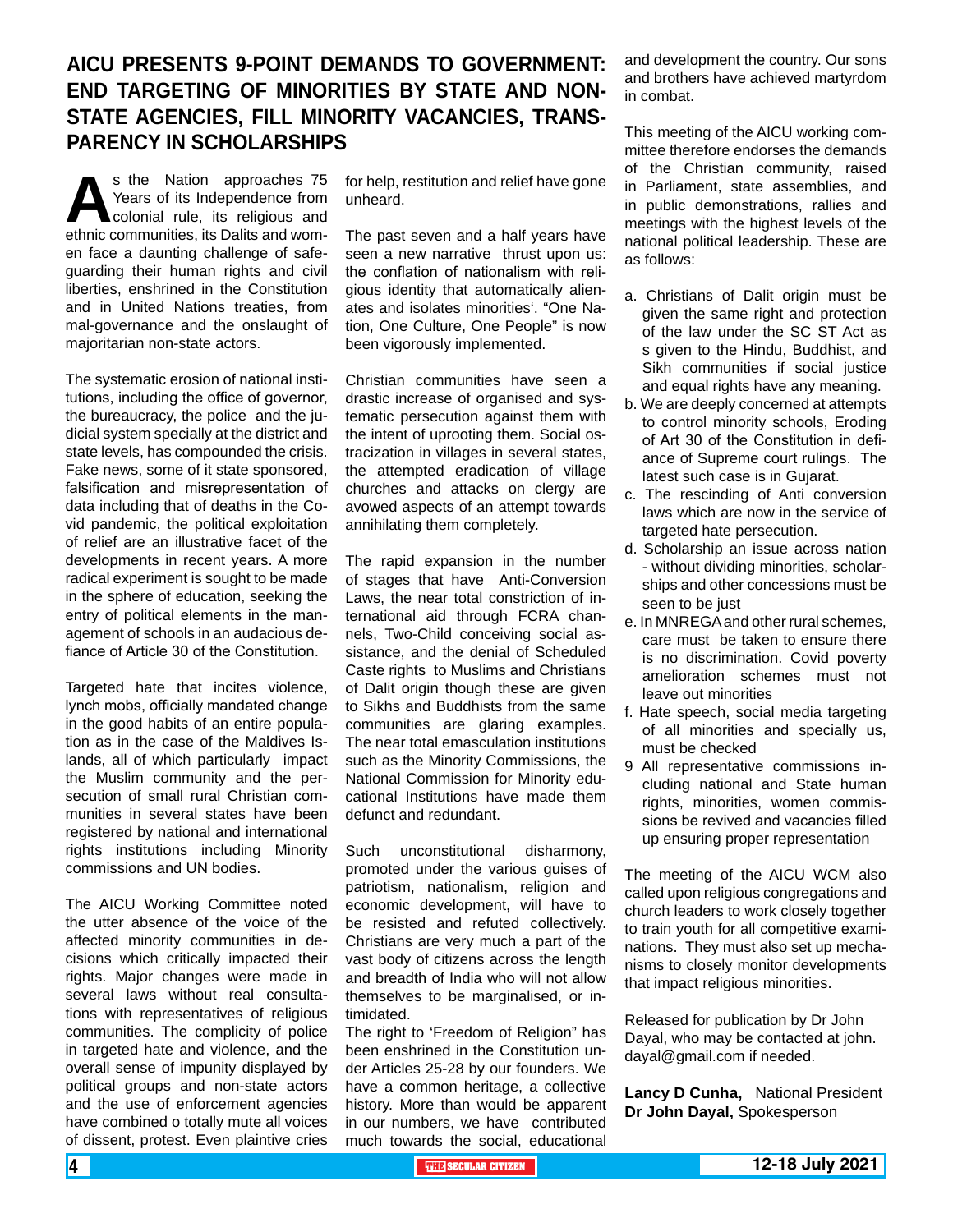

## **EU must not indulge in vaccine discrimination**

For years India has been vaccinating the world , protecting millions from infectious diseases. India came to be known as the vaccine capital of the world for supplying affordable vaccines to combat measles, mumps, rubella(MMR ), diphtheria , pertussis or whooping cough ,typhoid (DPT) polio and several other infectious diseases. No country had any issue with our vaccines. Then why the sudden double standards when it comes to covid vaccines produced in India? Is it because the big pharma boys have entered the market to claim a slice of the lucrative the Covid pie? Astrazeneca and Covishield are the same. But while the former is acceptable in the EU( European Union) the latter is not. This reeks of vaccine discrimination?

EU's digital covid certificate "Green Pass" allowing travel within its members countries will likely kick off from July 1. We must insist on reciprocity. India should not recognize EU's Green Pass until Co-WIN vaccination certificates for Covaxin and Covishield are recognized by them.

> *—Robert Castellino, Mumbai*

## **On miracles at retreat centres**

 This is with reference to the letter 'Why miracles take place only at retreat centres and not in our local parish churches' by Jubel D'cruz ( Secular Citizen, July 1). The writer has made some sweeping and shocking statements on miracles and the Holy Spirit, to the extent that miracles take place only at retreat centres and Marian shrines, and not in our local parish churches, because these places are anointed and the Holy Spirit dwells in them and not in the local parish churches. Probably the writer has forgotten his catechism or needs to be reminded that the Catechism of the Catholic church explicitly states that the church is a temple of the Holy Spirit and also the body of Christ. It was on Pentecost day that the church was born with the coming of the Holy Spirit on the Apostles. And It is the same spirit that continues to dwell and guide the church over the ages through its various charisms bestowed on it. Secondly, how does the writer conclude that people repent for their sins only at retreat centres and not in our churches where they go for confession without being sorry for their sins, and go back home and commit the same sins over again.

Finally, if miracles are also witnessed at the various Marian shrines as listed by the writer , miracles are also worked in open public places, and halls by some of our Charismatic leaders and Protestant evangelists like Benny Hinn. The writer should visit these places to get a true picture of the stunning miracles that take place after the laying of hands by these miracle workers . Is it therefore not the same spirit at work in these places which are not anointed?.

> *— A. F. Nazareth, Alto Porvorim, Goa*

### **RIP Fr. Stan Swamy**

Fr. Stan Swamy was a humanitarian and a man of God whom our government could not treat with humanity. He was not a part of the Bhima-Koregaon violence and had been arrested by the NIA (National Intelligence Agency) under false charges. He will live in our hearts as a hero, the brave dissenter who stood against the fascist Modi government at the cost of his life. Narendra Modi and Amit Shah have Fr. Stan Swamy's blood on their hands. The country will never forgive them. The death of Fr. Stan Swamy on July 5 will haunt the Indian judiciary forever. May his soul rest in peace.

> *—Jubel D'Cruz, Dombivili, Mumbai*

# **Freedom without bail**

Fr. Stan has finally got his freedom after being unjustly imprisoned for around 8.5 months, without getting bail. He has gone into a land where no bail is required, into the hands of a Loving father. But did Fr. Stan die on the 5th of July? **A newspaper report posed the right question, "you thought he died yesterday?"** No, Fr. Stan died the day he was wrongly implicated in the Bhima-Koregaon case in which he was seemingly not connected at all. He died the day he was imprisoned. He died the day he was denied a sipper which he needed desperately on account of his physical condition. He died more than 8.5 months back when he was repeatedly denied bail on frivolous grounds. **Yes, Fr. Stan died when all those right thinking, highly qualified professionals who have passed out from the portals of the Jesuit & other Christian institutions in the country, and the so-called peace loving citizens of this country, remained silent while he languished in prison, for fear of incurring the wrath of the authorities.** 

Fr. Stan has received his reward for fighting for the rights of the downtrodden, underprivileged class of society. What reward can we expect for remaining silent while unjust treatment is meted out to others in society? **Yes, if anything, it is our conscience which has died a long time back. When are we going to speak up, when there is nobody left to speak up for us?**

> *Melville X. D'Souza Orlem, Malad West.*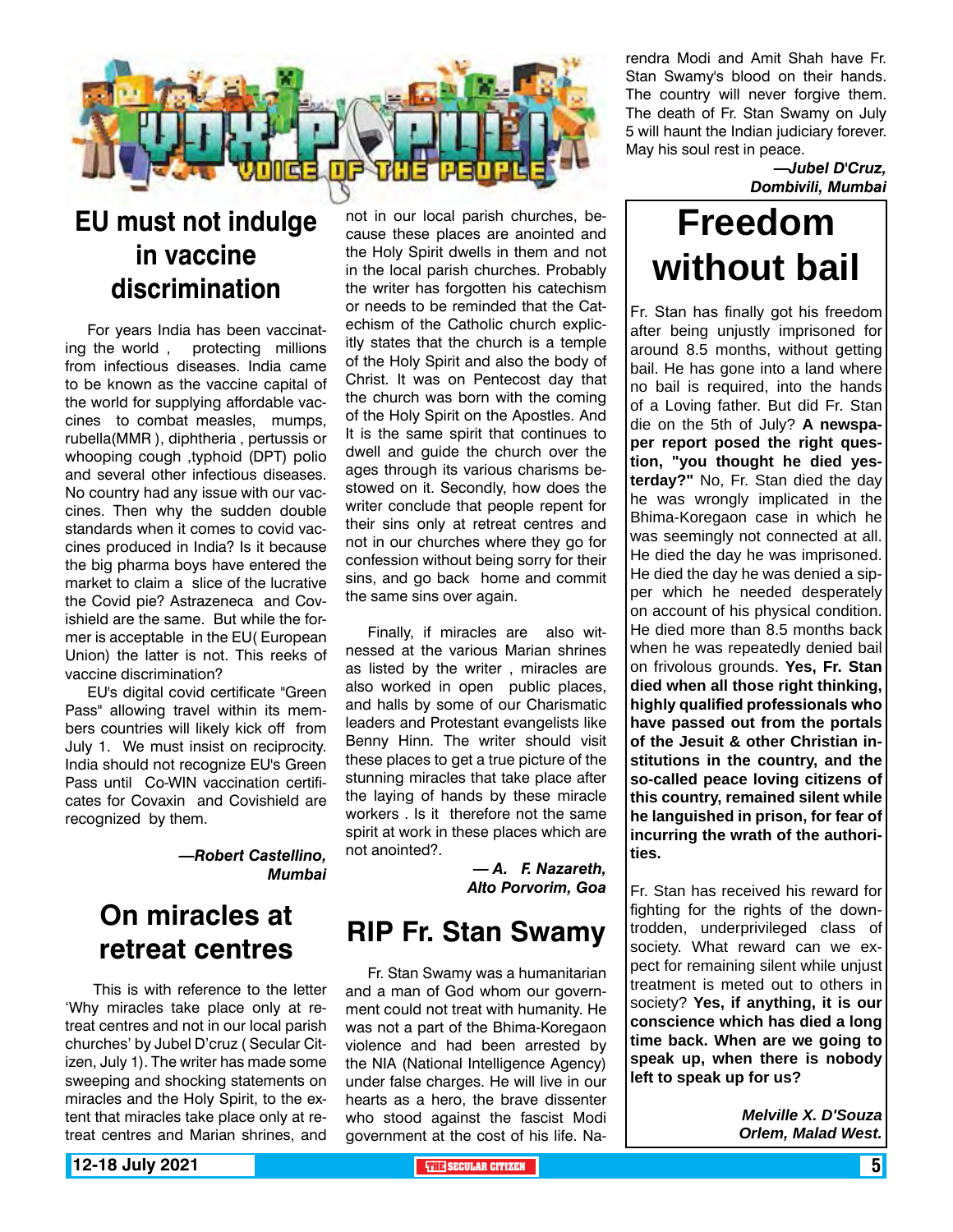

et us be like children for a while.<br>
Simply believe that there is a<br>
"heaven' where one has to go<br>
after death, by all means. This is what Simply believe that there is a 'heaven' where one has to go all religions teach, though differently or in a more or less way. Currently, we

do not debate this, no matter what the reason is.

Our question here and now is 'who will go to heaven'? The religionists will readily shout, 'believers' and 'only believers'! They have to say that, obviously so. Otherwise, their ground will shake away.

Believers have an all time license to heaven. That is the core of their belief, too.

That would amount to state that 'one who does not believe will never get an entry into heaven'. And naturally, one

(Contd.. from p. 3)

**nine new presbyters for the Diocese of Rome. And he told them not to think they're embarking on "an ecclesiastical career", as it was once said in the old days. "This is not a 'career'," the pope warned them in Italian. "It's a service... that has a style you must follow. The style of closeness, the style of compassion and the style of tenderness. This is the style of God -- closeness, compassion, tenderness,"** Pope Francis repeated on this fine morning before the main altar in St. Peter's Basilica on the day that the Church marked "Good Shepherd Sunday". **He then repeated the advice he's given out so many times before -- that priests and bishops must be like shepherds that walk "at times ahead of the flock, at times in the middle or behind... but, always there, with the people of God". The 84-year-old pope did not fail to caution these** 

who does not believe is an 'atheist', non-theist, non-believer, or whatever. Non-believers are not eligible for a license to heaven, at any time, not at all. Believers will never tolerate this either.



There is a highly telling episode around here. That will tell us what is what. It was the year 2018. Pope Francis was in a papal visit to the St Paul of the Cross parish outside Rome. There was a boy who was heartsick of having lost his dear father. He had a

query. But, at the microphone he was almost frozen.

With good grace, Pope invited the sobbing boy, "come to me and whisper into my ears". The boy mustered all his courage to reach the Pope. Pope

**young men against the allure of money or the temptation to treat the people in their care as if they were employees. He also told them not to be afraid of the challenges ahead, promising that all would be well if they remained close to God in prayer, to their bishop in humility, their fellow priests in unity and the "holy faithful people of God" from whom they "were elected".**

We live in an age of immediate communication and instant responses. One of the corrosive effects of such an "immediate" world is the loss of a sense of 'service'. It is the sad outcome of a failure in Church education systems around the world to properly educate the priestly vocation that priests and bishops must be like shepherds that walk "at times ahead of the flock, at times in the middle or behind...but, always there, with the people of God" – in the words of Pope Francis.

took him in arms. Tears flowing down the cheek, the boy whispered.

"A little while ago my father passed away. He was a non-believer, but he had all four of his children baptized. Over and above, 'he was a good man'. Is my dad in heaven"? The boy wanted to be sure of the fate of his father.

Having taken permission from the boy, the Pope shared the boy's question with the small crowd present over there. He did not want to give an outright answer on his own. He asked the crowd whether God would ever abandon a 'man with a good heart', even though was not a professed believer.

Right away, the children came up with a unanimous voice, "No"! The Pope affirmed, "There, Emmanuelle (a generic word), that is the answer". To make it clearer, 'the dad of the boy, who was an alleged 'nonbeliever' but a 'good man', is in heaven, the abode of God'. The boy was all smiles at heart.

Now, drama begins. The 'unanimous voice of the children', the 'divinely charged verdict' pronounced by the Pope and 'the all-smiles son of the 'good man', all in one shot, would unsettle the cocksure mind of the believers, as if they were being insulted for the bothersome belief they rigorously lived for.

The question posed by the theist is simple. 'Has all the belief I did in a battalion of things in the name of religion, from childhood onwards, so scrupulously, gone of no value? Is this the justice of God? I cannot believe this'. His belief is in shatters!

'We believers know how taxing it has been, from dawn to dusk, to bear the heat of the highly sophisticated theological abstractions, demanding legal

(Contd.. on p. 7)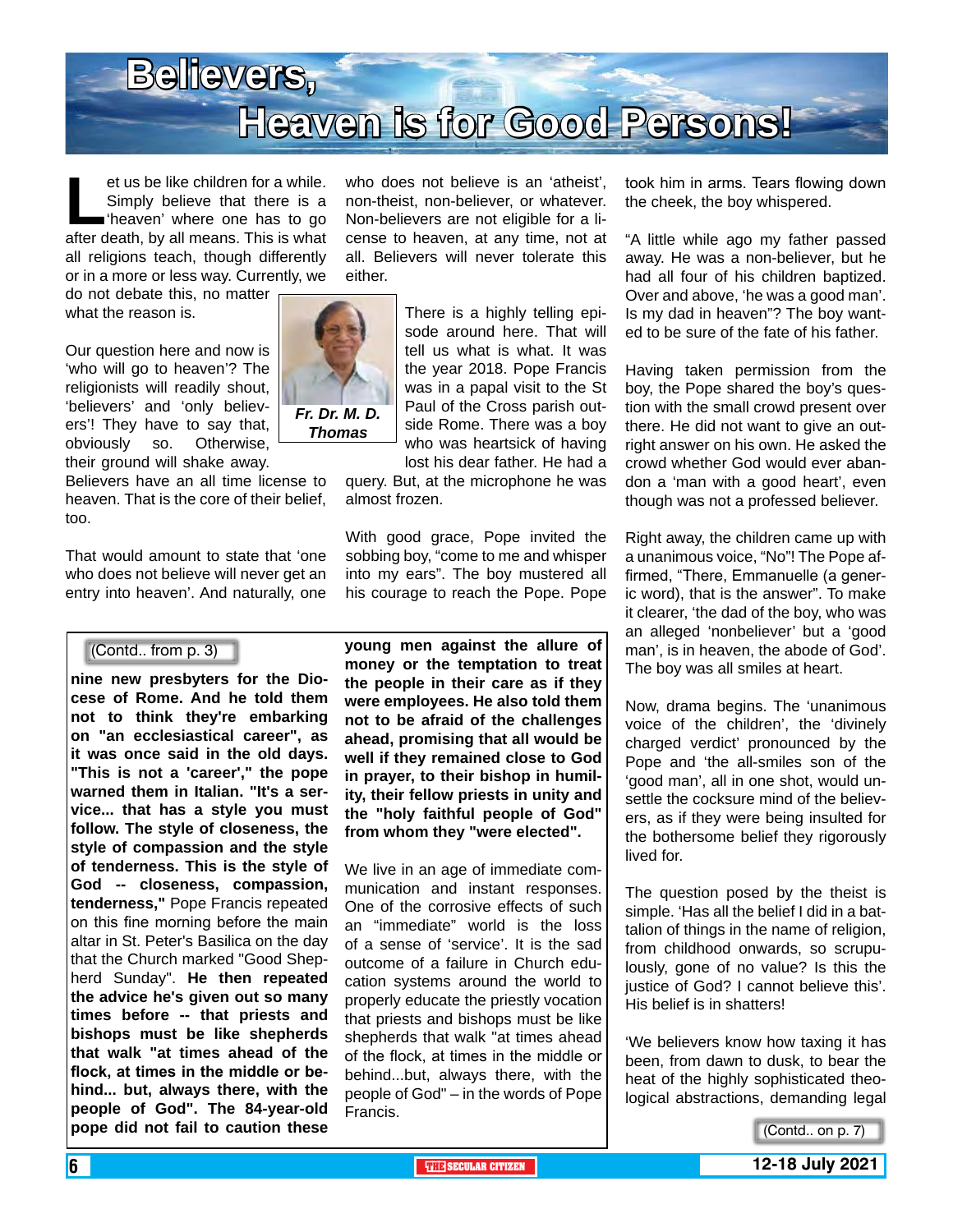#### (Contd.. from p. 6)

stipulations and the tedious ritual exercises, along with financial burden, that were as if between life and death". 'There, the guy who never bothered about religion, belief, God, temple, pilgrimages, prayer, and the like, all throughout his life, is given a clean chit to heaven, without even making him fall in line for obtaining a certificate for heaven. This is indeed a mockery of all beliefs. How could this be?'

But, friend, will you believe if I tell you the truth? A lot of believers are not good human beings. Most people who commit crimes against one another, against humanity and divinity are not 'non-believers' but people who are highly charged with religion and beliefs. That is the irony of the fact of this world.

In point of fact, 'theist and atheist' is a consideration of this world. I am in power. I believe in something. You do not believe what I believe in. Then, you are a 'non-believer'. You are a 'protestant'. You are an 'anti-national'. Political overtones define belief, often so.

The boss is always right. Theology comes to his or her rescue. Theology interprets the mind of the chair. Theology defines who and what God is. Theology articulates who has the right to go to heaven and who does not have. Well, theology runs the show of religion, faith, belief, God, heaven, and the like.

But, if truth be told, being a 'good man' at heart has to be the final outcome of the beliefs and all that goes with faith. Very often that is not the case. Dogmas, worship, fasts, pilgrimages, etc go in one way and life goes in another way. Well, parallel lines do not meet each other, as far as one can see. That is the tragedy.

Further, who is God? Where does he dwell? What and where is heaven? Human being is created in the 'image of God'. He or she is the 'living temple of God'. That is the core dynamics of creation. Temple of God radiates the divine image. Human heart is supposed to be doing it.

"Sabbath is for man and not man for the Sabbath", states Jesus. Religion and belief is for the humans. Faith is the 'quality' of the life lived. It is the 'spirit' that keeps one's life going, even against all possible odds. Belief is and has to be geared towards making human beings 'good at heart'.

The human world has diverse system of beliefs, in the name of great persons, who were exceptionally tuned to the 'divine power'. But, the systems of their disciples aren't fail-safe enough to ensure the making of good persons, in spite of the fact that their custodians do not hesitate to make infallible claims.

The litmus test of the usefulness of the beliefs is not the tightness of the theorization and its enactment. The 'quality of the human being' is the outcome of the beliefs. Beliefs often fail to make people good. Instead, there could always be persons who even without those beliefs are 'naturally good before God'.

"Good thoughts, good words and good deeds", that is what religion is all about, as per the Zoroastrian tradition. Being good in mind, heart and spirit makes one think, speak and act in a good way. 'Conscience' is the seat of the 'divine wisdom' that governs 'goodness' of the humans.

'Therefore, Oh, believer, cool down. Heaven is where God dwells. He dwells in good hearts. Be good, goodhearted, in one's own self and in relation to others. When one is good within and good towards one and all, one is good to God, as well. Well, 'heaven is for good persons', positively and incredibly so!

The author is Director of Institute of Harmony and Peace Studies, New Delhi, and has been committed to cross-cultural perspectives, interfaith relations, social ethics, constitutional values, national integration and social harmony, for the past over 40 years. He pursues the above mission through lectures, articles, video messages, conferences, social interactions, views at TV channels, and the like. He could be contacted at 'mdthomas53@gmail.com'.

# **For all your Printing needs under one roof**

-----------

**Books, Folders, Magazines, Office stationary, Leaflets, Handouts, Reports, Cards, Presentations, Religious readings, Designing, Ad designs, Packaging boxes, Cartoons, Exhibition displays, Product Marketing promotional innovations.**

> *Contact:* **The Secular Citizen Tel.: 9820485389**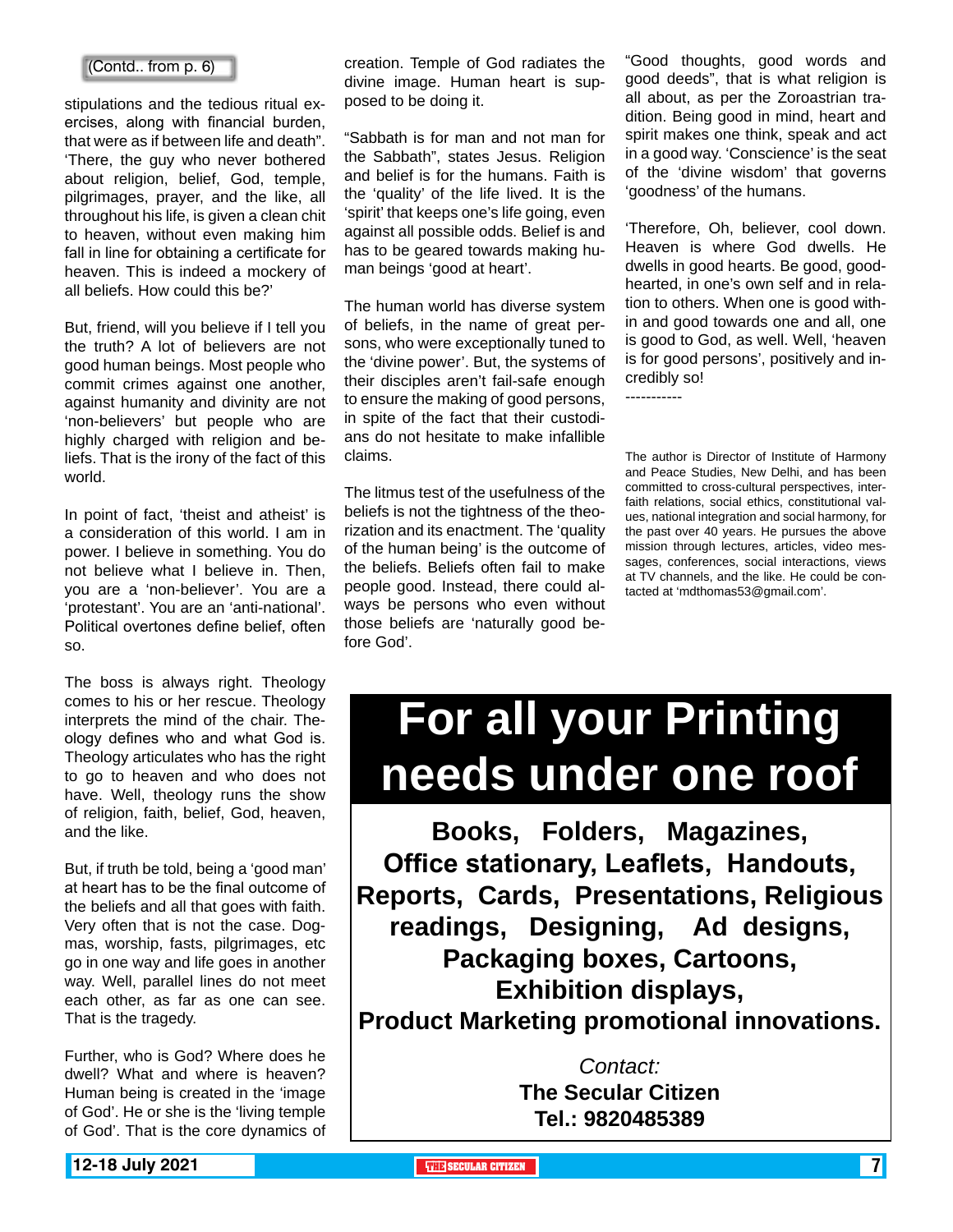## **The Bombay Catholic Sabha At The Service Of Youth**

Covid 19 was bad for everyone but it was worse for the Youth and Young adults. While on the one hand their education was affected and they were also denied physical access to their peers to share and care for each other, as it happens in that age on the other hand the lock down meant either loss of jobs or loss of full employment or work from home.

The Director of the International Labour Organization Mr. Guy Ryder in the press release dated 11th August, 2020 said "The pandemic is inflicting multiple shocks on young people. It is not only destroying their jobs and employment prospects but also disrupting their education and training and having a serious impact on their mental wellbeing". Result was anxiety, depression loneliness.

The Bombay Catholic Sabha, who professes to "Build a Better Tomorrow Today" organized two events for the Youth- the first a webinar on "GOV-ERNMENTS JOBS DECODED" on 19th June, 2021. There were over 600 who registered, from all across India, the highest being from Maharashtra (400) and a majority of them participated. While Rev. Fr. Ivan D'Souza S.J., Youth Animator, Jesuits for the province of Mumbai spoke on the necessity of our Youth joining Civil Services and Government Jobs, Rev. Fr. Anthony Fernandes, the Executive Secretary, Laity Commission, CCBI spoke on the challenges that our youth may have to face and how to overcome them. He emphasized that local parish priests must come forward to assist any youth deciding to take Civil Services as a Career. The resource person Mr. Ryan Pinto of Knowledge Valley not only outlined and guided participants on what are the Government Jobs available at the Centre and at State Level but also elaborately guided how to prepare and apply for such jobs. He also extended his help to mentor the youth through his organization "Knowledge Valley"

The second event organized was on

29th June, 2021, on the day of Feast of St. Peter and Paul (St. Paul is the patron of the Sabha), to keep the youth involved. The event (as announced in Secular Citizen) was FINALS of "BCS TALENT HUNT CONTEST 2021". There was again huge response under four age categories- below 11, between 11 to 15, between 16-20 and between 21-25. The events were singing, elocution, instrumentals and dancing. Entries received by online process were judged by different judges in each stream, selected from and outside Mumbai. The Chief Guest for the day Deacon Ivan Fernandes while emphasizing that God has created amongst us no carbon/xerox copies, and appreciated all participants for taking part congratulated the Sabha for ideating the event and the winners for their success. The President of the Sabha, outlines various activities done by the Sabha during the pandemic, covering three areas of activity- The Socio, Civic and Political Forum, the Training & Youth Forum and Membership & environment Forum.

The winners of the event were :

#### **SOLO SINGING CONTEST**

Under 11 years 1st place: Adelle Nazareth, St Theresa Parish, Bandra 2nd place: Kiara Mascarenhas, St Anthony Parish, Vakola  $11 - 15$  years 1st place: Kiara D'Souza, Our Lady of the I.C. Parish, Borivali 2nd place: Chenoa D'Souza, St Francis Xavier Parish, Dabul  $16 - 20$  years 1st place: Joann Fernando, St Pius the Tenth Parish, Mulund

2nd place: Tiana Nunes, Christ the King Parish, Borivali East 21 – 25 years 1st place: Keagan Miranda, Our Lady of the I.C. Parish, Borivli 2nd place: Jessica Cardoza, St. Pius the tenth Parish, Mulund

#### **ELOCUTION**

Under 11 years 1st place: Sancia Sebastian, Sacred Heart Parish, Mahakali 2nd place: Branson Cardoz, St Francis of Assisi Parish, Bandra 11 - 15 years 1st place: Chenoa D'Souza, St Francis Xavier Parish, Dabul 2nd place: Shalom Mendes St. Anne Parish, Mazgaon

#### **INSTRUMENTAL CATEGORY**

Under 11 years 1st place: Shezanne Sequeira, Our Lady of Egypt Parish, Kalina 2nd place: Adelle Nazareth, St Theresa Parish, Bandra  $11 - 15$  years 1st place: Kristoff Colaso, Our Lady of Good Counsel Parish, Sion 2nd place: Ryan Pereira, Sacred Heart Parish, Vashi  $16 - 20$  years 1st place: Adele Ann Pinto, Mt Carmel Parish, Bandra Above 21 years 1st place: Ingrid Menezes, Our Lady of Egypt Parish, Kalina

#### **SOLO DANCE CONTEST**

Under 11 years 1st place: Oshin Khandagle, St Francis Xavier Parish, Kanjurmarg (East) 2nd place: Shenade D'Souza, St Francis Xavier Parish, Dabul  $11 - 15$  years 1st place: Amaira Fernandes, Our Lady of Victories Parish, Mahim  $16 - 20$  years 1st place: Israela Pinto, Mount Carmel Parish, Bandra 21 – 25 years 1st place: Edrion Ashirvadam, St Lawrence Parish, Wagle Estate.

The prizes were sponsored by well wishers of the Sabha consisting of Mr. R.K. Rubin, Mr. James Pereira, Mr. Melvin George, Ms. Keron Shaiva, Adv. Steven Pereira and Mr. Ryan Pinto. BCS is grateful for their generosity.

The Sabha congratulates all participants and specially the winners. Sabha is happy to be a catalyst in assisting youth and the young during this period of pandemic.

*Lawrence Fernandes Vice President- Training & Youth Forum*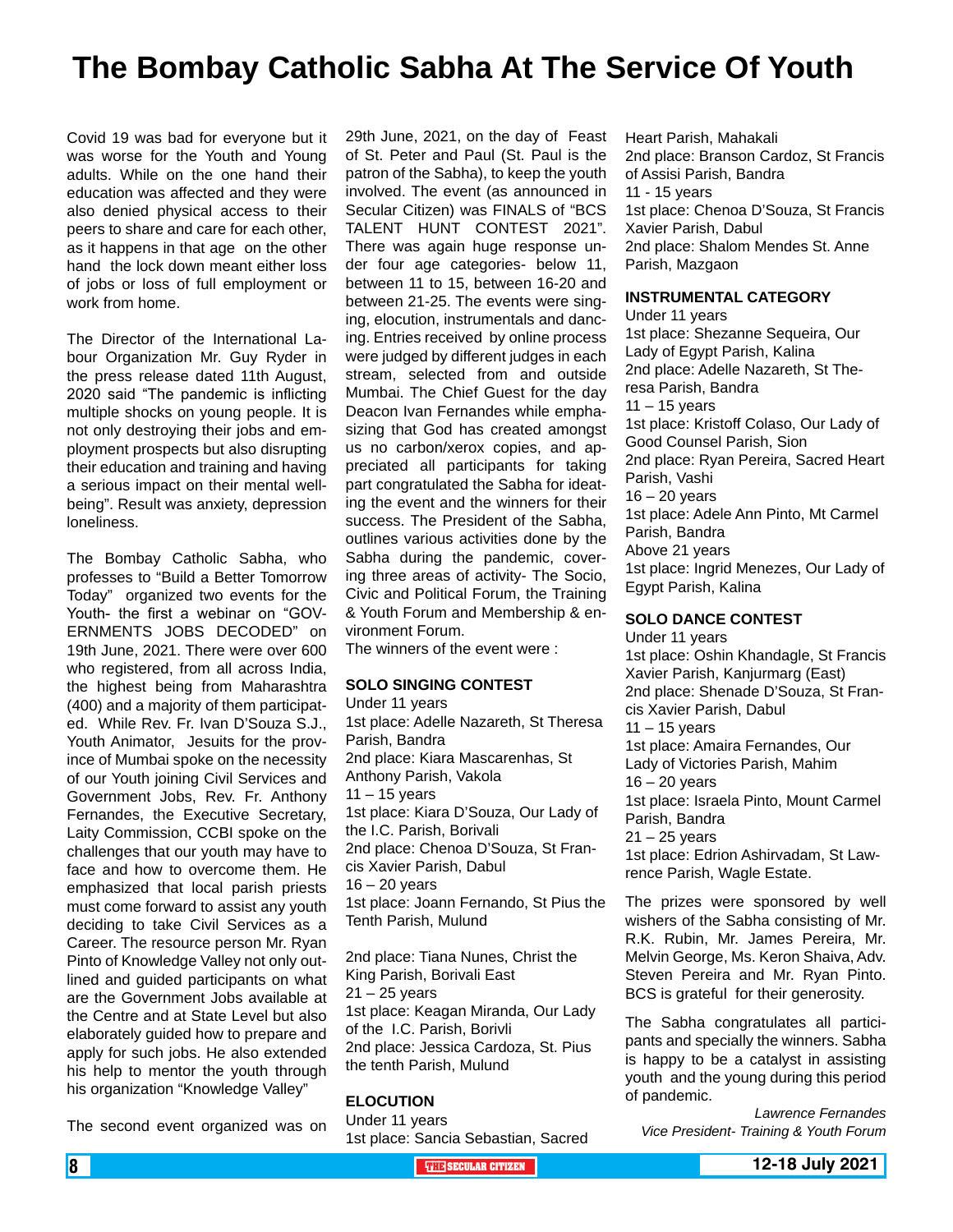# **Jumping to Conclusions without the Facts**

The word Fact means 'something<br>
collectively perceived to be<br>
true,' while Fiction is 'an imagi-<br>
native creation or a pretense that does collectively perceived to be true,' while Fiction is 'an imaginative creation or a pretense that does not represent actuality but has been invented.' Good readers distinguish between fact and fiction in order to become critical readers. They engage and interact with the text and read with a questioning approach. This micro-skill helps critical thinking, and enables readers to be discriminating consumers of advertising and media without jumping to conclusions.

The latest hot topic of media manipulation and inadequacies were exposed in the horrendous story about

innocent helpless indigenous children being buried and forgotten in a cemetery on the grounds of a residential school in Kamloops, British Columbia, Canada, by parties to discredit people or institutions they do not like.

Isn't a half-truth easy to spread? So also, is the story of

residential schools. Any institution that has lasted over a hundred years, will have had it successes and failures. Who has not heard of Shakespeare's quote? "The evil that men do lives after them, the good is oft interred with their bones?" So, where shall we find some **balanced truth?** Here's a summary report by the: realwomenofcanada.ca, presented by the Church of St. Catherine of Sienna, Canada, to get a better perspective of the case.

**Dr. Hamilton's Report:** Dr. Scott Hamilton from the Department of Anthropology at Lakehead University in Thunder Bay, Ontario was retained by the Truth and Reconciliation Commission. He has studied the case and given a report of 44 pages available on the website. His examination of this issue tells an eye-opening and very different story from perceptions created by the media. Dr. Hamilton focussed on the documents that

have survived. Accordingly, there were 150 Indian residential schools in Canada. His search indicated that at least 3213 children were reported to have died in these schools.

#### **Aboriginal Mortality:** According

to Dr. Hamilton, communicable diseases were a primary cause of poor health and death for many Aboriginal people during the 19th and early 20 centuries. Tuberculosis was rampant with no cure for it in those days. The then medical officer for Indian Affairs, Dr. Peter Brice in 1906 noted: "the Indian population of Canada had a mortality rate of more than double that of the

whole population." In his 1909 report Dr. Bryce wrote, "there was not a child that showed a normal temperature." In 1918 the Spanish flu was devastating, there were no inoculations available to stem the deaths. Neither were anti-bacterial drugs such as penicillin and anti-viral and anti-inflammatory drugs available at that time.

**Residential Schools:** Prior to 1883, Protestant and Catholic missionaries established churches and schools, and in some cases hospitals to care for all Aboriginals. The schools were intended to provide basic literacy to acculturate children to non-Aboriginal social and religious values. They were also to provide vocational training to enable them to easily assimilate into society. It was not until 1883 that the Canadian Government under the Indian Affairs Department took control of and established larger institutions, known as the "residential school system", for Indigenous children to provide academic learning and help them integrate with the Euro-Canadian society.

The 1920 amendment to the Indian Act gave to the Department of Indian Affairs the authority to send any school-age Indigenous children to a day or residential school. It was not



until the early 1970's that the number of residential schools in operation began to decline sharply, and finally ceased operations in 1996.

The Burial Policy of the Department of Indian Affairs was yet another insight, into this issue. There was no written policy on burial of children from residential schools until 1958. However, the practice of the Department was to not pay funeral expenses unless the cost of long-distance transportation was less than the cost of burying the student where he died. Since the policy was to keep burial costs low, this discouraged sending bodies of deceased students back to their home communities. Correspondence over the years from the Indian Affairs indicates that under normal circumstances, the schools were expected to cover costs of burial of students who died at their schools.

The most cost-effective way of doing this was to undertake burial in a cemetery on school grounds. Such cemeteries often contained not only the bodies of students, but also those of teachers and religious personnel in the schools who had died while working there. Over time, the wooden crosses marking the graves deteriorated, as did the fencing surrounding these cemeteries. As a result, some of these cemeteries became lost to time.

Yet another deterrent was the maintenance of these residential school cemeteries. Indian Affairs did not accept responsibility for maintaining them. This responsibility fell on the religious congregations which operated these schools with inadequate government funding. In addition to this, these cemeteries were also sometimes used for

(Contd.. on p. 15)



*Dr Jeanette Pinto*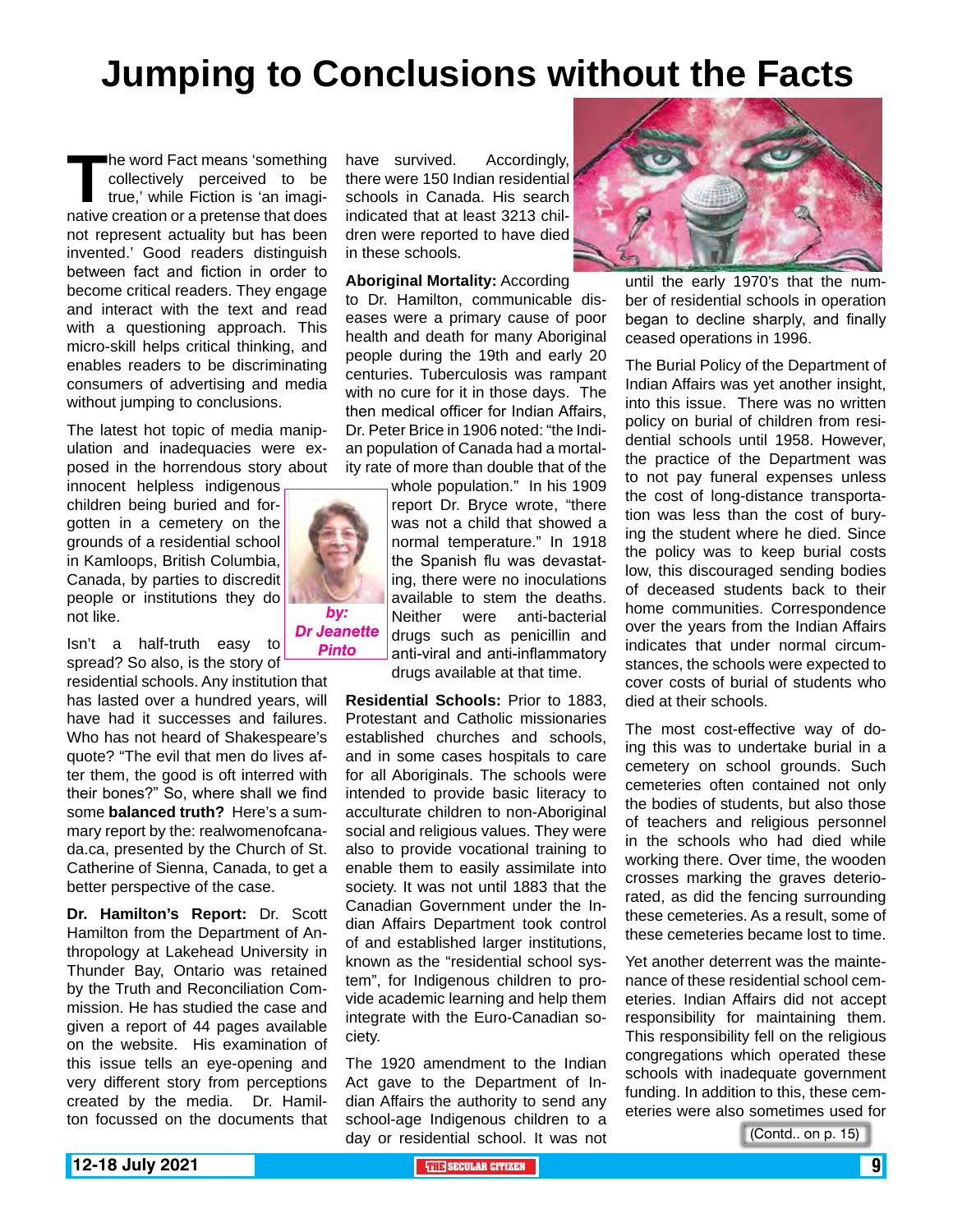# **Stewardship as a Way of Life**

#### *'The earth is the Lord's and all that is in it, the world, and those who live in it.'Psalm 24:1*

We human beings have become too big for our boots. We have deluded ourselves into believing that we are the masters of the universe and all creatures are subservient to us. An invisible virus has taught us how wrong we are. The Christian teaching is that as a part of God's family, we are all entrusted with an awesome duty – to be God's stewards of creation, each

according to our abilities.

A steward is someone entrusted with efficiently managing whatever is entrusted to him or her. He/she is accountable for his or her discharge of this awesome responsibility and challenge *by Monica Fernandes* of managing God's bounti-

ful gifts. It is a life long vocation, an honour and a privilege.

#### What are God's gifts?

The gift of our body : We have all heard the airhostess' instructing us that in case of an emergency, we should first put own breathing masks before helping others. Similarly we are duty bound to look after our own body first, mentally, spiritually and physically for, since we are created in the image of God.

Relationships : Since the family is the microcosm of society, relationships within the family need to be nurtured. This is easier said than done during these troubled times when the pandemic has forced the family members to spend a lot of time together. We could get on each other's nerves after a point. It is important to express our angst instead of letting it bottle up perhaps over the dinner table. But this is also the time to do fun things together such as watching a comedy on TV, playing scrabble, singing together. Let us not forget a family that prays together, stays together.

'All the lonely people Where do they all come from? All the lonely people Where do they all belong?' From Eleanor Rigby sung by the Beatles.

There are a lot of lonely people out there who are left bereft of any company thanks Covid. Sunita is bed rid-

> den with Multiple Sclerosis. She lost her husband and is estranged from her daughter. She has a caregiver who cooks, does all the housework, bathes and cleans her during the day. Sunita is all alone until the caregiver comes the next

day. She looks forward to a phone call, an encouraging or entertaining message on What's App. There are many such Sunitas in this world and we are called upon to reach out to them as stewards.

Wealth in itself either earned by the sweat of our brows or inherited or due to wise investments is a good thing. It is something we are meant to enjoy, to grow our businesses with, to give our families a better life. But all our earthly wealth is by the grace of God. Hence we should neither indulge in wasteful expenditure on material goods such as tons of clothes, shoes, watches nor should we hoard.

With so many of our countrymen facing hard times, we should spare some money for a good cause.

Our Time : The moments gone can never be retrieved. Hence we should use our time wisely. First, we need to reflect on how we use our waking hours – the time spent with the family, at studies or work, for leisure, for as-

sisting others. We can then set goals and make out a plan, allocating our time to different activities according to their importance.

Talents : We have been given different talents and to varying degrees. Imagine how boring the world would be if every painter was a Michaelangelo and every author a Shakespeare. These are truly God's blessings and should be used wisely. Setting aside time and developing our talents gives us a satisfaction of achievement. It keeps our mind active. Comparing ourselves adversely to others is not going to increase our talent. God is pleased when we our talents for the greater good instead of hiding them under a bushel.

The Environment : Last and not the least is the fact that we are custodians of the environment. It's a sorry mess we have made of it. But it is not too late to make amends. Are we wasting water while bathing? Are there leaking taps in our homes? Are we putting off the lights and fans when we leave the room? We need to simplify our lives by using clothes and accessories longer, recycling wherever possible and growing plants if feasible.

There is this wealthy businessman who lives in a large house with his two unmarried sons. They have many fancy cars which, ofcourse, need to be shown off. During pre-Covid times, three cars would sally forth from their compound for Sunday mass – one for the parents and one each for the sons. Sure. They are entitled to their trappings of prosperity but is does it entitle them to pollute the environment by using three cars when one would do?

In the parable of the talents, a master was setting out on a long journey. Before leaving, he called his servants and gave each one talents (a signifi-

(Contd.. on p. 11)

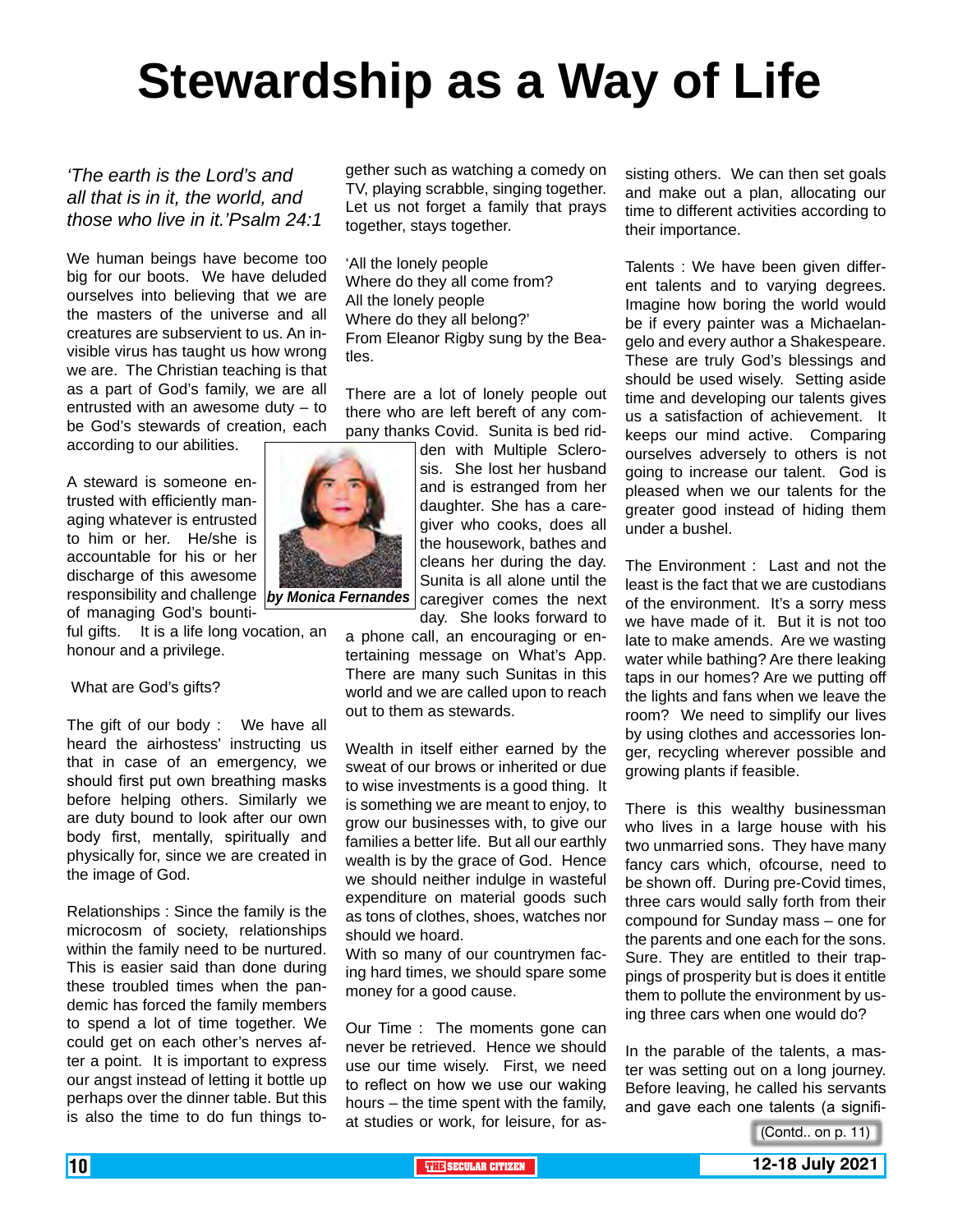#### (Contd.. from p. 10)

cant amount of money) according to his ability. One received five talents, another two and the third, one talent. Upon his return the master called his servants to account for what they did with the talents. The first and second explained that they had doubled the talents. The master exclaimed, ''Well done, good and faithful servant; thou hast been faithful over a few things, I will make thee ruler over many things.'' The third had merely buried the talent and had not increased its value. He was justly reprimanded and punished by the master. Are we like the first and second servants or do we fit the bill of the third servant?

In a fit of jealousy, Cain killed his brother Abel. When God questioned him, Cain lied, "Am I my brother's keeper?" 'Brother' when used in a broad sense, means all those who need our help. During these tumultuous times when people are dying for lack of oxygen, when many are going hungry, when jobs are being lost, when our friends feel low and need a few cheery words,

burials of members of nearby municipalities, but the municipalities did not accept any responsibility to maintain the cemeteries.

There is **no evidence** whatsoever of any intent to hide these graves, neither is there any indication that the children buried in these longforgotten cemeteries died of abuse or neglect. But one is led to believe the media accounts. The story of the residential schools is no doubt heartbreaking, but based on facts, it is not reasonable to accuse the Catholic Church and other faith organizations that operated the schools. Even worse is to insinuate the callous behaviour and neglect which led to the children's death.

If there is any fault then it lies with the Federal Indian Affairs which did not when people cannot afford medical expenses, we are indeed our brothers' keepers.

I saw stewardship in action during my visit to the Kruger National Park in South Africa. We saw a herd of elephants crossing the road in single file in such a way that the young elephants walked between two adult pachyderms. We have a lesson to learn from these so called inferior creatures. They looked after their weaker members to survive in the African jungle. We are so individualistic and self centered, that we fail to care for our weaker members. We do not raise our voices against injustice. We need to guard against our tendency to focus only on our survival in the urban concrete jungles.

'Every faculty you have, your power of thinking or of moving your limbs from moment to moment, is given you by God. If you devoted every moment of your whole life exclusively to His service, you could not give Him anything that was not in a sense His own already.' – C. S. Lewis1217 words

(Contd.. from p. 14) provide adequate funding for the residential schools, the children and the cemeteries. According to the media this Canadian tragedy was the failure of the Catholic Church and other religious organizations which is outright anti-Catholic bigotry. It is an attempt to discredit religious faith and to drive religion from the public square. The residential schools are the tool which is being used to do so.

> People who made sacrifices and once helped transform lives are made scape goats of varying media perceptions. Jumping to conclusions without checking the facts is fallacious journalism. Let's not condemn or canonize anyone.

> > *Courtesy: realwomenofcanada.ca*

#### **Fr. Stan Swamy, A Martyr**

The Indian Catholic Press Association (ICPA) is saddened, and shocked, by the demise of Fr. Stan Swamy SJ and we see it as martyrdom for a great cause. We join the countless number of people in India, and world over, who mourn the irreplaceable loss of a valiant soldier of human rights; on equal measure, he was a fearless activist who tirelessly worked for the tribals, the poor and marginalised.

Questions regarding his arrest, incarceration, denial of bail and the sad circumstances of his death are going to disturb the collective conscience of the nation for a long time to come. The questions that beg for answers are: Why did Fr. Stan have to die as a prisoner charged under various sections of the draconian Unlawful Activities Prevention Act? What did the octogenarian who was suffering from debilitating diseases do, other than serving the tribals and the poor, to be put behind bars, denying bail for months together? Wasn't his arrest a part of the strategy to throttle voices of dissent and outright infringement of civil liberties? All pillars of our democracy will have to answer these questions at some point of time.

In Fr. Stan, the marginalized sections had found their saviour. Now the poor are left poorer in his absence. He was a true disciple of Jesus Christ and a true Indian who was passionate about securing justice for all, especially the last and the least, as visualised and assured in our Constitution. In his heroic sufferings and virtual martyrdom he has emerged stronger and more relevant.

The ICPA repeats its appeal to the Central and State governments to review the draconian laws like UAPA, and numerous cases against activists, journalists and others who are languishing in various jails across the country. Some of the recent pronouncements of the Supreme Court and other courts should make any responsible government to take a fresh look at these laws. The sad and most unfortunate passing away of Fr. Stan should work as a catalyst in this regard. That would be the greatest tribute to him.

> *Ignatius Gonsalves, President, ICPA.*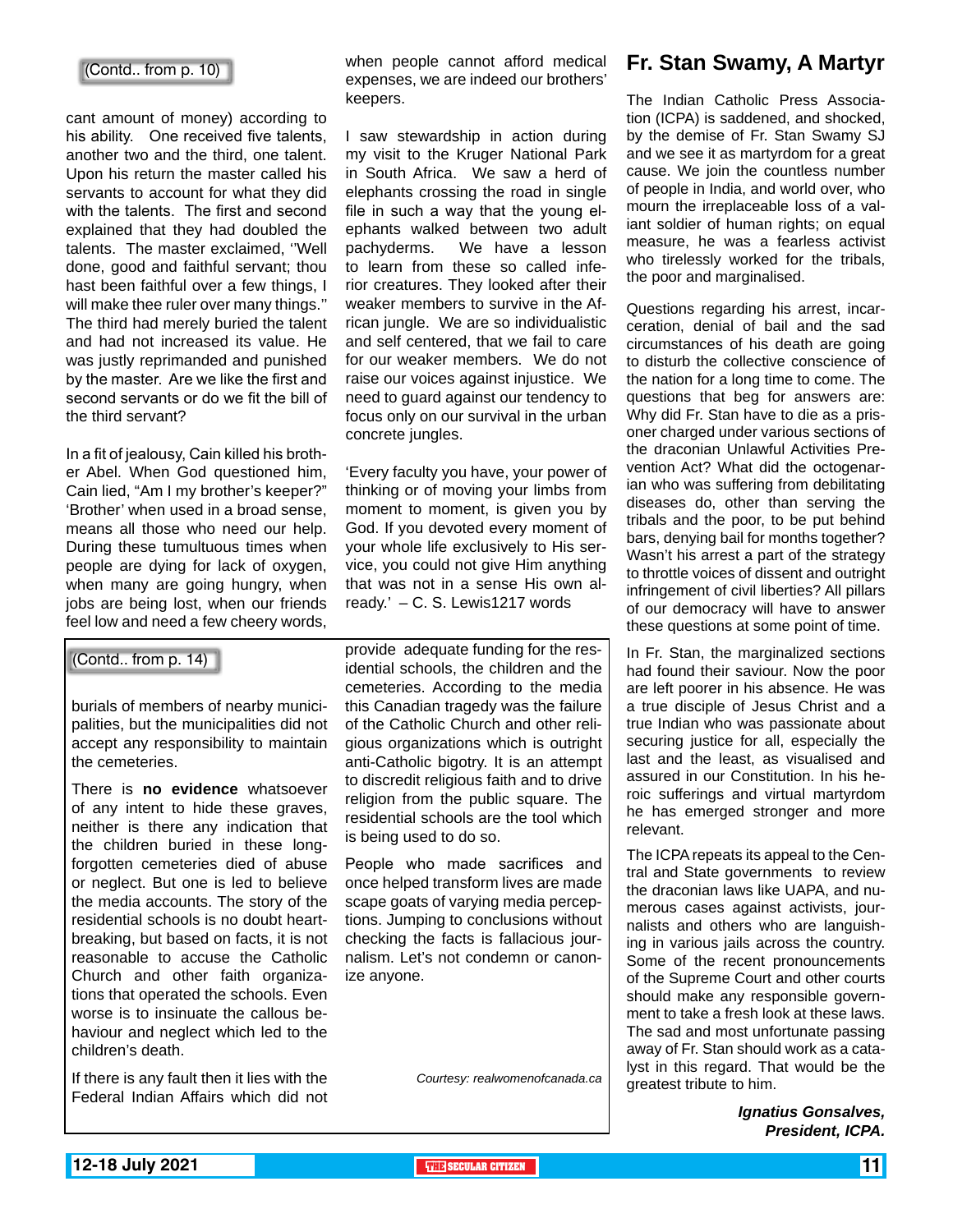#### **Technology Update**

 There is a device in the market which converts your THOUGHTS into SPEECH. It is called ALCOHOL.

 There is another device which converts your SPEECH into SILENCE. It is called WIFE.

 There is yet another device which converts your FAKE FORWARDS into BELIEF. It is called WHATSAPP.

#### *--- Sent by: Jubel D'Cruz*

#### \*\*\*\*\*

Do not be racist; be like Mario. He's an Italian plumber, who was made by the Japanese, speaks English, looks like a Mexican, jumps like a black man, and grabs coins like a Jew!

#### \*\*\*\*\*

Reaching the end of a job interview, the Human Resources Officer asks a young engineer fresh out of the Massachusetts Institute of Technology, "And what starting salary are you looking for?" The engineer replies, "In the region of \$125,000 a year, depending on the benefits package." The interviewer inquires, "Well, what would you say to a package of five weeks vacation, 14 paid holidays, full medical and dental, company matching retirement fund to 50% of salary, and a company car leased every two years, say, a red Corvette?" The engineer sits up straight and says, "Wow! Are you kidding?" The interviewer replies, "Yeah, but you started it." \*\*\*\*\*

Your momma is so stupid she put airbags on her computer in case it crashed.

#### \*\*\*\*\*

Q: Why couldn't the blonde add  $10 +$ 5 on a calculator?

A: She couldn't find the "10" button. \*\*\*\*\*

Mother: "Sweetie, make a Christmas wish."

Girl: "I wish that Santa will send some clothes to those naked girls in papa's computer." \*\*\*\*\*

I decided to make my password "incorrect" because if I type it in wrong, my computer will remind me, "Your



password is incorrect." \*\*\*\*\*

Does anyone remember the Swatch, a watch made in Switzerland? Thank god Croatia didn't come up with the idea first. Just imagine if someone were to ask you what time is it? "Oh pardon me while I look at my crotch." \*\*\*\*\*

What does an air conditioner have in common with a computer? They both lose efficiency as soon as you open windows.

\*\*\*\*\* Pappu:My internet is not working properly..o Officer:Ok, Double click on "My computer" Pappu:I can't see ur computer.. Officer:No no.. click on "My computer" on ur computer.. Pappu:How can I click on ur computer from my computer?.. Officer:listen.. There is an icon labelled "My Computer" on ur computer.. Ok. double click on it.. Pappu:what the hell, what is your computer doing on my computer..???

Officer:Double click on ur computer.. Pappu:On which Icon i've to click.. Officer:"My Computer".. Pappu:…Oh u Idiot…… Tell me where is ur office...I'll come there and click on ur "Computer. \*\*\*\*\*

Q: Why shouldn't Facebook have paid \$1 billion dollars for Instagram? A: They could've downloaded it for free!

\*\*\*\*\*

A guy and his wife are sitting and watching a boxing match on television. The husband sighs and complains, "This is disappointing. It only lasted for 30 seconds!" "Good," replied his wife. "Now you know how I always feel."

#### \*\*\*\*\*

• First man "I took my dog to the vet

today because it bit my mother-inlaw." Another asked: "Did you put it to sleep?" The first replied: "No, I had its teeth sharpened." \*\*\*\*\*

A man finds a lamp, rubs it, and a genie appears. The genie tells the man he may have two wishes but whatever he gets, his mother-in-law will get double. The man thinks for a while and says: "First I'd like a million Pounds. Then beat me half to death." \*\*\*\*\*

The wife's Mother said, "When you're dead, I'll dance in your grave." I said: "Good, I'm being buried at sea." \*\*\*\*\*

#### **Duck Jokes**

1. At what time of the day does a duck wake up? A. At the quack of dawn 2. What do ducks say when people throw things at them? A. Time to duck! 3. What did Detective Duck say to his partner? A. Let's quack this case! 4. What did the lawyer say to the duck in court? A. I demand an egg-splanation!

5. Why did the duck sleep under the car?

A. Because he wanted to wake up oily

6. What did the duck say when he dropped the crockery set?

A. I hope I didn't quack any!

7. Where do tough ducks come from?

A. Hard-boiled eggs

8. What kind of TV shows do ducks watch?

A. Duck-umenteries

9. What do you call a duck with fangs?

A. Count Duckula

--- Sent by: Jubel D'Cruz \*\*\*\*\*

A young wife came home one day and found her mother standing in a bucket of water with her finger stuck in the light socket. The young husband was standing by the switch. 'Hello, darling,' said the mother, 'George has had this marvellous idea for curing my rheumatism.' \*\*\*\*\*

**12** THE SECULAR CITIZEN **THE SECULAR CITIZEN 12-18 JULY 2021**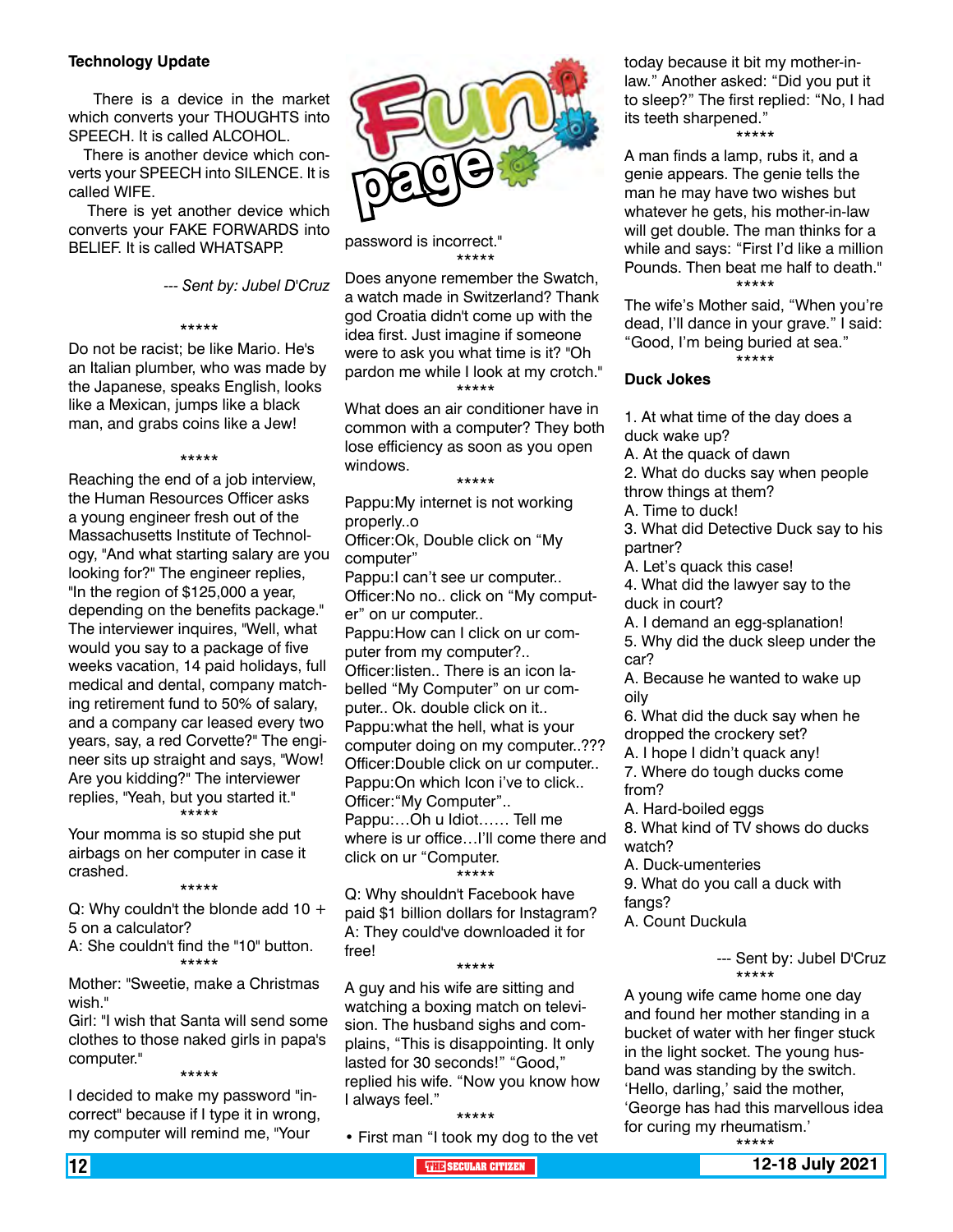

**DIVO Konkani Weekly** Published from Mumbai 27th year of regular publishing *Subscription rates:* One year by post Rs. 500 Five years by post Rs. 2000 *Contact:*  Tel.: +91 9820485389 / 9820473103 Email: secular@sezariworld.com

#### *SHITE SECULAR CITIZEN*

News items, Articles, Stories, Opinions, interviews, Poems, etc. may be sent in -

on WhatsApp: +91 9820485389

Via Email: secular@sezariworld.com news@sezariworld.com seculardivo@gmail.com

by Post **The Secular Citizen** 99, Perin Nariman Street, 1st Floor, Fort, Mumbai 400001



#### **Ingredients:**

1 kg chicken 2 onions, finely sliced 1 coconut to extract 2 cups thin milk and 1 cup thick milk 1-inch piece cinnamon stick

2 cardamoms, slightly bruised 2 cloves Salt to taste

#### **For the masala:**

1 tsp peppercorns 1/2 tsp fenugreek seeds 1 tsp cumin seeds 1 tsp turmeric powder 16 red chillies 2 tbsp coriander seeds

- 10 flakes of garlic
- 1 onion, sliced
- 
- 1/2 lime-sized ball of tamarind 1 cup grated coconut
- 2 tbsp ghee or oil

#### **For the seasoning:**

1 onion, finely sliced 1 tbsp ghee

#### **Method:**

Cut the chicken into medium-sized pieces. Wash and allow it to drain on a colander.

**Mangalorean** 

**Chicken Curry and** 

**Kori Rotti**

- In a heavy bottomed vessel, heat 2 tbsp ghee or oil and roast the red chillies, coriander seeds, peppercorns, fenugreek seeds and cumin seeds one by one. Each of them should be roasted on a slow flame for a few seconds until you get a nice aroma.
- Next, fry the onions and garlic and remove and add the coconut, turmeric powder and tamarind to the same pan. Roast and remove.
	- Grind all the roasted ingredients to a fine paste using a little water. Reserve the masala water.
- In the same pan, add the ground masala and the sliced onions. Mix and add the thin coconut milk. Leave the pan uncovered and bring the curry to a boil. Add the chicken pieces and salt to taste. Cover the pan now and cook the chicken till it becomes tender on a medium flame. When the chicken is cooked, simmer and add the thick coconut milk and bring it to boil for just a couple of seconds. Turn off the flame.
- In a smaller vessel, heat the ghee for seasoning and toss in the cinnamon, cloves, cardamom pod and the sliced onions. Fry till they become golden brown and add this to the curry. Cover the pan immediately to trap the aroma of the seasoning.
- Serve hot with crispy kori rotti. Let the curry soak up the rotti a bit before you eat it. Alternatively, you can serve the curry with rice, pan polay (neer dosa), appams, sanna, mutlim (rice dumplings) or polay (dosor chapathi).



**12-18 July 2021 THE SECULAR CITIZEN** 13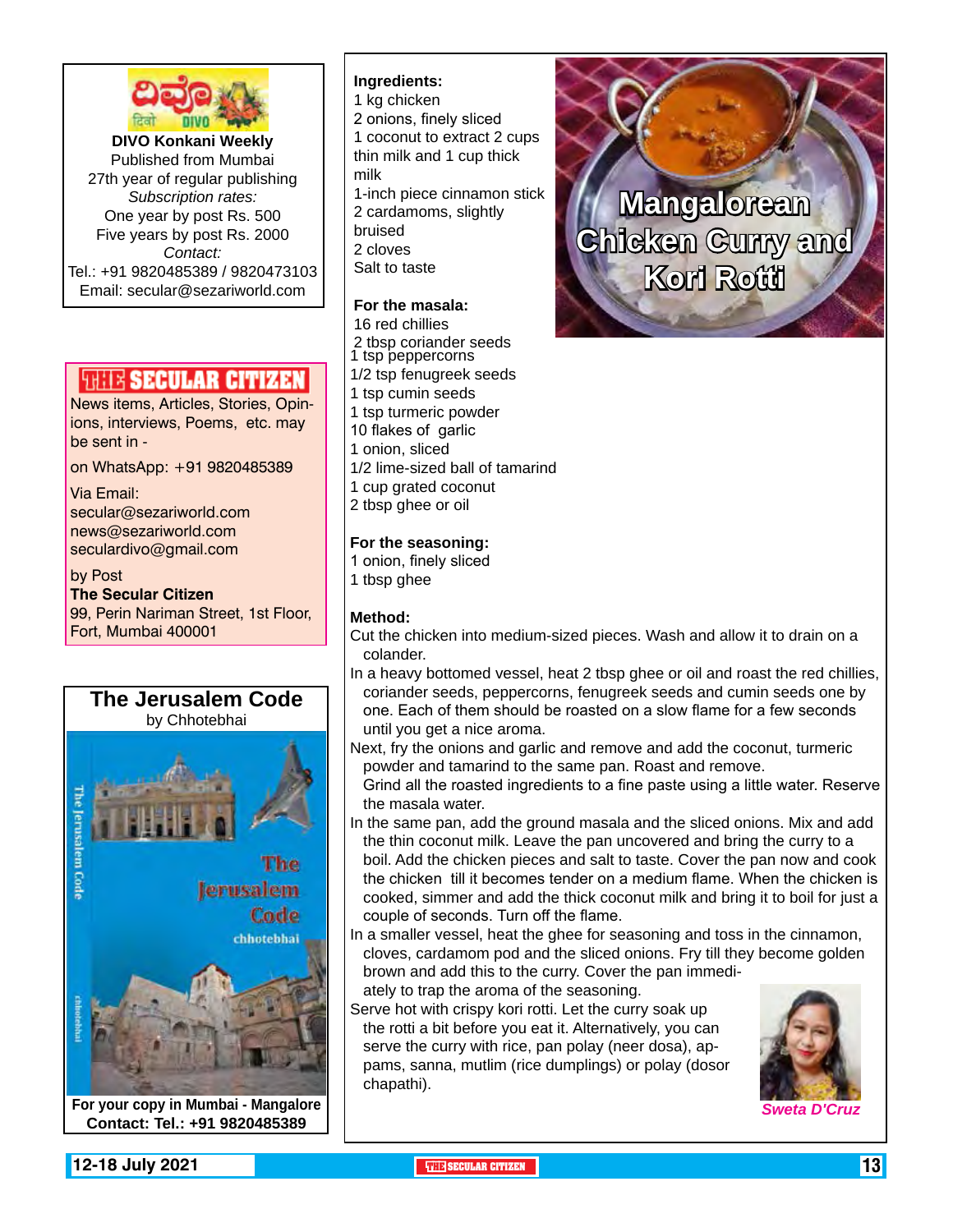# **St. Ignatius' Vision at the River Cardoner**

#### *Fr. Joseph M. Dias, S.J.,*

The Vision at the River Cardoner<br>
is the most fascinating of the ex-<br>
traordinary spiritual experiences<br>
God gave to St. Ignatius of Loyola, is the most fascinating of the extraordinary spiritual experiences Founder of the Society of Jesus. It is, perhaps, this single experience more than any other, that has moulded the Society of Jesus -- its vision, values, institutions and apostolates, especially education.

Biographers of St. Ignatius speak of the Cardoner Vision as follows: One day, out of devotion, Inigo was going to a church situated a little more than a mile from Manresa. It is called St. Paul's Church, and the road to it goes by the River Cardoner. Occupied with his devotions, Inigo sat down with his face toward the river running deep below. While there, the eyes of his understanding began to be opened. Not that he saw any vision, but he understood and learned many things, both spiritual matters and matters of faith and of scholarship, and with so great an enlightenment that everything seemed new to him. According to his Autobiography, this experience

## Subscriptions for **THIE SECULAR CITIZEN**<br>Renewal as well as New, can be

sent through Bank Fund Transfer to any one of the following banks:

Bank: HDFC Bank Branch : CST - Mumbai VT Account Name: The Secular Citizen Current Account No. 03552000006744 ISFC code: HDFC0000355 or Bank: Citizen Credit Co-op Bank Ltd., Branch : Colaba, Mumbai Account Name: The Secular Citizen CurentAccountNo. 2090031000000489 ISFC code: CCBL0209003

Please inform us through email: secular@sezariworld.com or through phone: 9820485389 after transferring the same. left Inigo's understanding so very enlightened that he felt as if he were a new man with a new intellect.

In the year 1522, when this event took place, Ignatius of Loyola or Inigo, as he was then known, was 31 years old. The founding of the Society of Jesus was yet 18 years away. The Cardoner Vision resulted in Ignatius becoming an enlightened man. He was completely transformed by it - in his spirituality and thinking about everything. It gave him a totally new all-embracing vision of the world, which changed his life and values completely; and was to shape, in large measure, the vision, spirituality and values of the Society he founded. Yet Ignatius himself speaks about it in the most casual manner saying only "that he experienced a great clarity in his understanding." Nothing more, nothing less. Successive generations of commentators agree that Ignatius' experience in Manresa on the banks of the Cardoner was the most decisive influence on Ignatian spirituality. We are not very clear about what Ignatius actually saw at the Cardoner, as he himself is at a loss for words to best describe his unique experience. He merely contents himself by stressing, "that this single experience had taught him more than all the other experiences of his life put together".

We have good reason to believe that the Cardoner Vision found expression, mostly in the Spiritual Exercises, but also in some other works, like the Constitutions, written by Ignatius. In the Spiritual Exercises, the Contemplation to attain the love of God, surely has its origin in the Cardoner Vision. It indicates that in the Vision, Ignatius perceived clearly that "God dwells in creatures: in the elements giving them existence, in the plants giving them life, in the animals conferring upon them sensation, in man bestowing understanding……..in the heavens, the elements, the plants, the fruits, the cattle, etc." Hence, Jesuit spirituality is oriented to seeking and finding God



everywhere and in all things.

Speaking about the Vision, Ignatius says that he "Learned many things, both spiritual matters and matters of faith and of scholarship, and with so great an enlightenment that everything seemed new to him". What did he learn about spiritual matters? Surely, he obtained a better understanding of the Sacred Scriptures, particularly about Jesus Christ, who is at the centre of the Spiritual Exercises -- in the meditations on the Kingdom of Christ and all the contemplations on his Incarnation, birth, life, death and resurrection. Other truths of the faith which he must have understood with special clarity are also found in the Spiritual Exercises: (1) The First Principle and Foundation which speaks of Man as God's special creature and of all other creatures made for man; (2) The Mystery of Sin and man's rebellion against God; (3) The Two Standards -- of Christ and Satan; (4) The Mystery of Death, the Last Judgment and Life Everlasting.

In Theology, he would have understood better the Theology which he recommends in the 'Rules for thinking with the Church' -- that of the positive doctors of the Church: Sts. Augustine and Jerome, and the scholastic doctors: Sts. Thomas Aquinas and Bonaventure, whose teaching he felt define clearly doctrines that are necessary for eternal salvation and are a help to refute all errors and fallacies. As for a better understanding of scholarship, we find it in Ignatius' ideas on culture and education instilled in the educational institutions he founded: the esteem for literature, especially

(Contd.. on p. 15)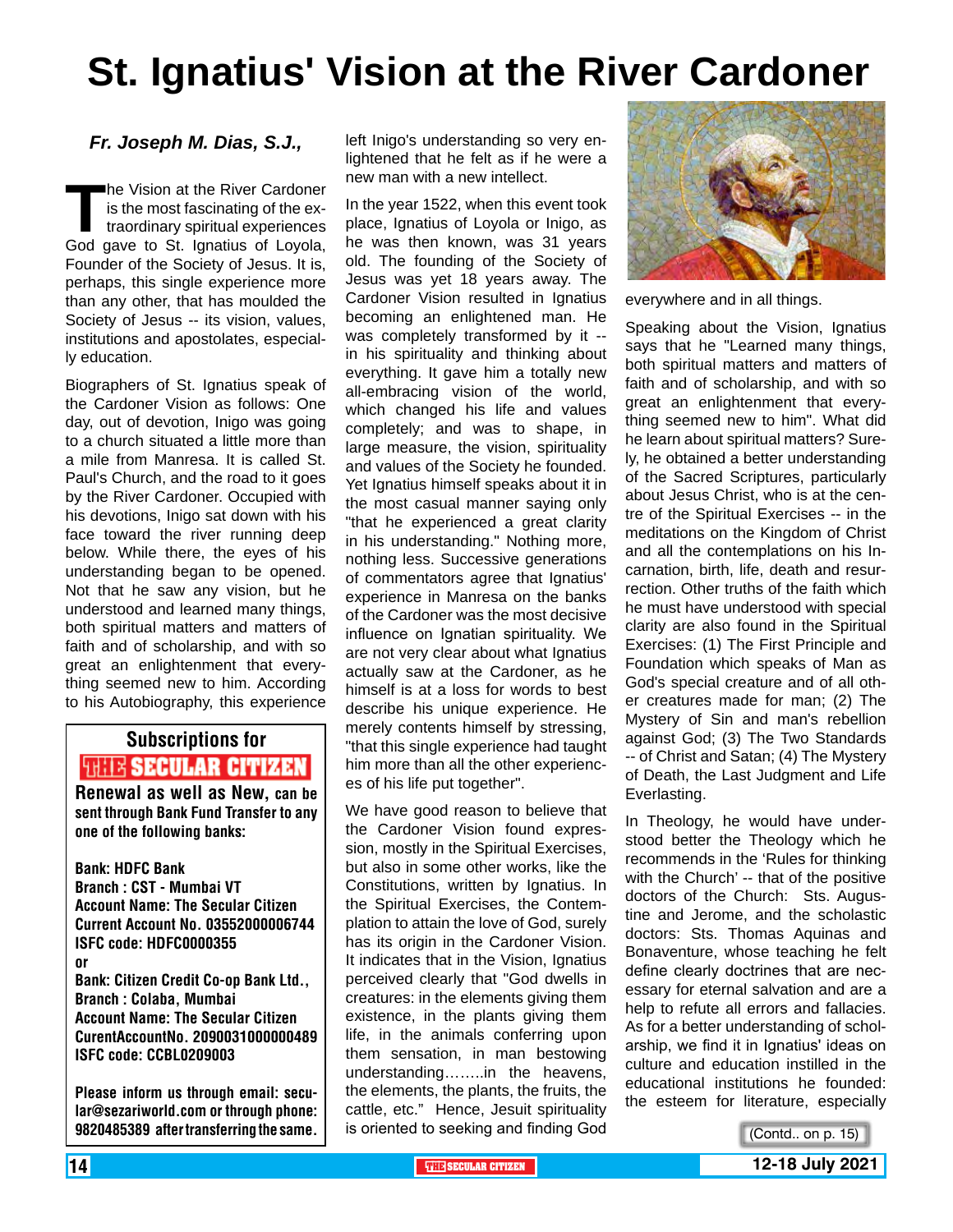#### (Contd.. from p. 14)

Greek and Latin literature; the study of the physical sciences, like mathematics, astronomy, physics, chemistry, geology and biology., and promotion of cultural activities, such as, drama, poetry, art, music, painting, etc., in which the Jesuits themselves have excelled throughout their history. Ignatius surely realized that the best means to communicate what he learnt in the Cardoner Vision was Education.

Hence, the Society's sterling contribution to education and commitment to research -- which seeks to push further the frontiers of knowledge, and to strive always to go beyond, to transcend what human reason by its own efforts can reveal about the truth and reality. No wonder then, that within scarcely fifty years, the Jesuits came to be known as "Schoolmasters of Europe" for the new vision and values they imparted everywhere they went.

We find echoes of the Cardoner Vision in the writings and teachings of many of the great saints and scholars of the Society of Jesus. The English Jesuit poet, Gerard Manley Hopkins writes, "The world is charged with the grandeur of God" -- a brilliant summary of what Ignatius experienced at the Cardoner. The great modern Jesuit scientist and philosopher, Pierre Teilhard de Chardin, in all his writings sees the presence of God everywhere in the universe. He writes, "By means of all created things, without exception, the divine assails us, penetrates us, and moulds us." St. Peter Claver, the great apostle of the African slaves in Colombia, says, "Seek God in all things and we shall find God by our side." In the education they seek to impart, Jesuit institutions bear the hallmark of ideals and values, inspired by the Vision at the Cardoner. One might even venture to say that the thinking of most Jesuits is characterized by key elements of the Vision Ignatius received at the Cardoner, especially, of striving constantly to "seek and find God everywhere and in all things", just the way Ignatius, at the Cardoner, "saw all things coming from God, all things going back to God, and all things in God."

#### *From the former Principal of St Stephen's College*

#### **I AM HAPPY FOR FR. STAN**

**SWAMY...** Also for the present dispensation, for I am a patriot.

Fr. Stan Swamy is no more. I feel awkward about mourning his death. Instead, I feel a strange sort of happiness. Am eerie sort of relief, if you don't mind.

Who are we to mourn his death? We, who dare not utter a word, fearing for our skin?

Who are we to feel sorry for the loss of this noble soul, when our concerns rarely go beyond the stomach? Surely, Fr. Stan must have been somebody! At 84, and unsteady on his feet with Parkinson's, he was such a threat to national security that he had to be shut up in a prison. What was the threat he posed? Well, very grave indeed, if you think of it. He sympathised with those who were struggling for their basic rights and dignity. Can there be anything more subversive?

I feel sorry for those of us who are left behind. We may not be shut up in prisons. There is no need to. We are our own prisons.

#### **So, we survive like scarecrows.**

But prisons too have their days; and then they will be no more. A new sun will arise, and mock its debris. There is only one practical problem left now. *How will they dispose of the body of Fr. Stan?*

He is still an accused under the UAPA. He is not entitled to bail. Unless the court grants bail to his dead body, how will he be buried or cremated? Only one thing is lawful; his body has to be despatched to the prison, under armed escort.

*Let a speedy trial begin over the dead body, for God's sake.* Let the truth about Fr. Stan be brought to light. Let the whole world know what the crime was for which Stan was shut up.

There is a compelling reason for saying so. Under the UAPA, the accused is GUILTY UNTIL PROVEN INNO-CENT. So, Fr. Stan has died guilty.

That is to say, he died condemned without a trial: an injustice not done

> to any accused, under any law anywhere in the world, or in any period of the human history of rule of law.

 The State has a duty, besides, to prove the merit of its stand. Though, it is in the nature of the

idea of the State itself that it is not accountable to anyone. All the more so, when it is patronised by a committed judiciary. That notion is of the very essence of the UAPA act and all other draconian laws.

 If UAPA is to make chilling sense, it should also be prescribed under its rubrics that an accused under its provisions should not be granted burial or cremation, unless his innocence is established. The bodies of the accused, when dead, should be preserved in a UAPA mausoleum under heavy guard. Just in case, the corpses escape and express solidarity with the poor and the powerless!

 Well, there is this other humanitarian thing, you know? The hospital, treating Fr. Stan was ordered to 'do all it can' to save Fr. Stan, when he was critically ill. The thought of his soul flying away from the prison was unbearable, perhaps?

 But there is a humiliating truth in this. The State may have a seeming authority over the life of its citizens. But it has no authority over death. But, then, what has no authority over death, cannot have any authority over life too; for life is primary, and death is merely complementary.

 The truth is that the State has absolutely no authority over life and death. It merely pretends to have, till truth comes with its bodkin and pricks the bubbles of mundane pretensions.

 Sleep well, Fr. Stan. Your struggle is over. Ours remains; except that we are unequal to it. Our struggle now is only with ourselves; or, what is left of us.

> *—Valson Thampu Trivandrum, Kerala Paranjoy Guha Thakurta*

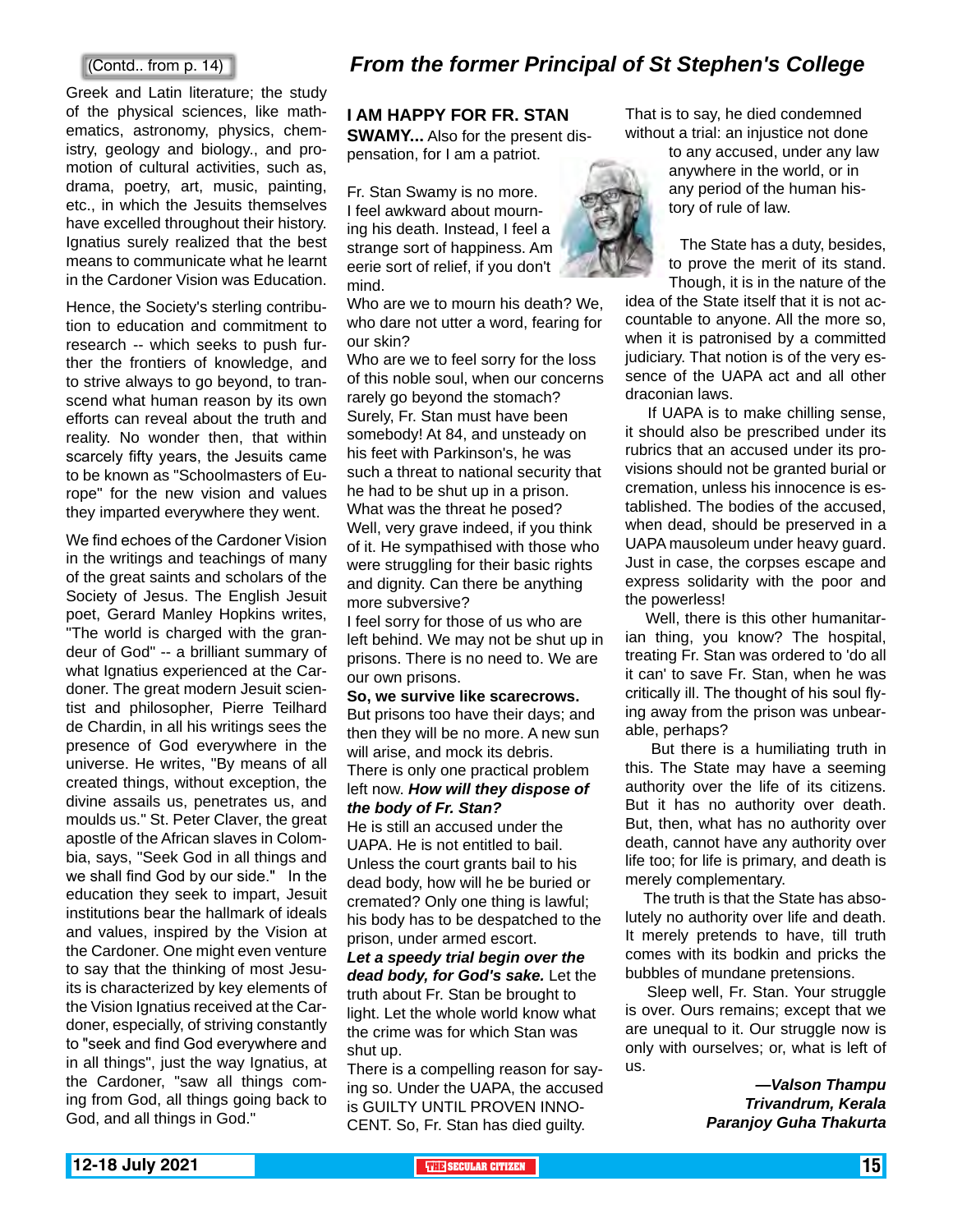# **Whose Families Are They Anyway?**

**This piece has been inspired by two recent events. This morning (4th July), I read that "nice guy" Amir Khan was divorcing Kiran** two recent events. This morning (4th July), I read that "nice Rao, his second wife, of over a decade. The previous day I had read a Vatican News report by Devin Watkins that Pope Francis was convening the 10th edition of the World Meeting of Families (WMF) in Rome from 22nd to 26th June 2022.

Why do I co-relate these two events? Because both concern the family. Amir Khan, through his socially relevant movies like "3 Idiots" was count-

ed among the nice guys of the otherwise brash Bollywood Brigade. His announcement of splitsville came as a shock to me. Last month we had also read how the philanthropic couple that the world loved, Bill and Melinda Gates, were also headed for an acrimonious splitsville. How could they, many wondered?

by chhotebhai \*

Coincidentally, the previous night I came across a You Tube video of the marriage of Prince Charles and Diana, all of 40 years ago. The pomp and pageantry of that wedding was probably the greatest in modern times. A pompous wedding and a disastrous marriage; ending in tragedy in a car crash in France. Truth is stranger than fiction. The glamour world outside is often so different from the stark reality inside. Yet, so many of us run after glamour, externals and fairy tale weddings, completely missing the meaning and goals of marriage and family life. Would that we could learn the bitter lessons of history.

Watkins' report from the Vatican states that Pope Francis says that Rome would be the focus of WMF22. He admits that the previous nine WMFs were "unknown to the majority of families". Hence this time around there

**The Church should adopt a more understanding attitude towards mixed marriages, especially with other Christians. Each case should be valued individually (sic). Mixed marriages should be treated with sympathy and understanding that implies a special preparation for them**

would be more of people's participation for which he requests the bishops to immediately begin preparations.

> This sounds excellent on paper. But this top-to-down pyramidical approach of the hierarchy has been found wanting in the past.

> Take the example of the Family Synod of 2014. The delegates that went from India were never heard of before that and haven't been heard of since! When a year for St

Joseph (as at present) is announced prayer cards are printed for use in all parishes. No such attempt was made for the Year of the Family that preceded the Synod. To my knowledge independent surveys were conducted only in Pune, Mumbai, Chennai and Kanpur, largely at the instance of the Indian Catholic Forum (ICF).

The real betrayal was the Lineamenta (guidelines) of 46 questions prepared by the bishops. A few samples will suffice "What analytical tools are currently being used in these times of anthropological and cultural changes; and what are the more significant positive or negative results? (Q2). "Vatican II, returning to an ancient ecclesial tradition, expressed an appreciation for natural marriage. To what extent does diocesan pastoral activity acknowledge the value of this popular wisdom as fundamental in culture and society" (Q19). You are not the only one scratching your head in disbelief at these abstract questions.

It would be appropriate to revert to Vatican II to comprehend this last question. The Dogmatic Constitution of the Church refers to the family as "the domestic Church" (LG 11). This is a categorical statement. It does not say that the church is present in the family, but calls the family itself a form of actually being Church. It further elaborates "For all their works, prayers and apostolic endeavours, their ordinary married and family life, their daily labour, their mental and physical relaxation, carried out in the Spirit, and even the hardships of life, if patiently borne – all these become spiritual sacrifices acceptable to God" (LG 34). And again, "The Christian family loudly proclaims both the present virtues of the kingdom of God and the hope of a blessed life to come" (LG 34). From these solemn statements we see both existential and eschatological virtues of true Christian family life.

Another document describes the family as the foundation of society (GS 52). And again, "The creator of all things has established the conjugal partnership as the beginning and basis of human society ... The family has received from God its mission to be the first and vital cell of society" (AA 11). The church is here affirming the divine origin of the family. It doesn't call the hierarchy or the clergy the "first and vital cell of society". The question that therefore goes abegging is, "How much time, energy and money does the hierarchical church expend on what is its primary and vital cell – the family? Bishop's conferences spend days and hours on building or protecting institutions of brick and mortar; but spend little time on the real flesh and blood building blocks of the church – the family.

Let me now take the readers (and leaders) back to the Indian equivalent of Vatican II – the Church in India

<sup>(</sup>Contd.. on p. 17)



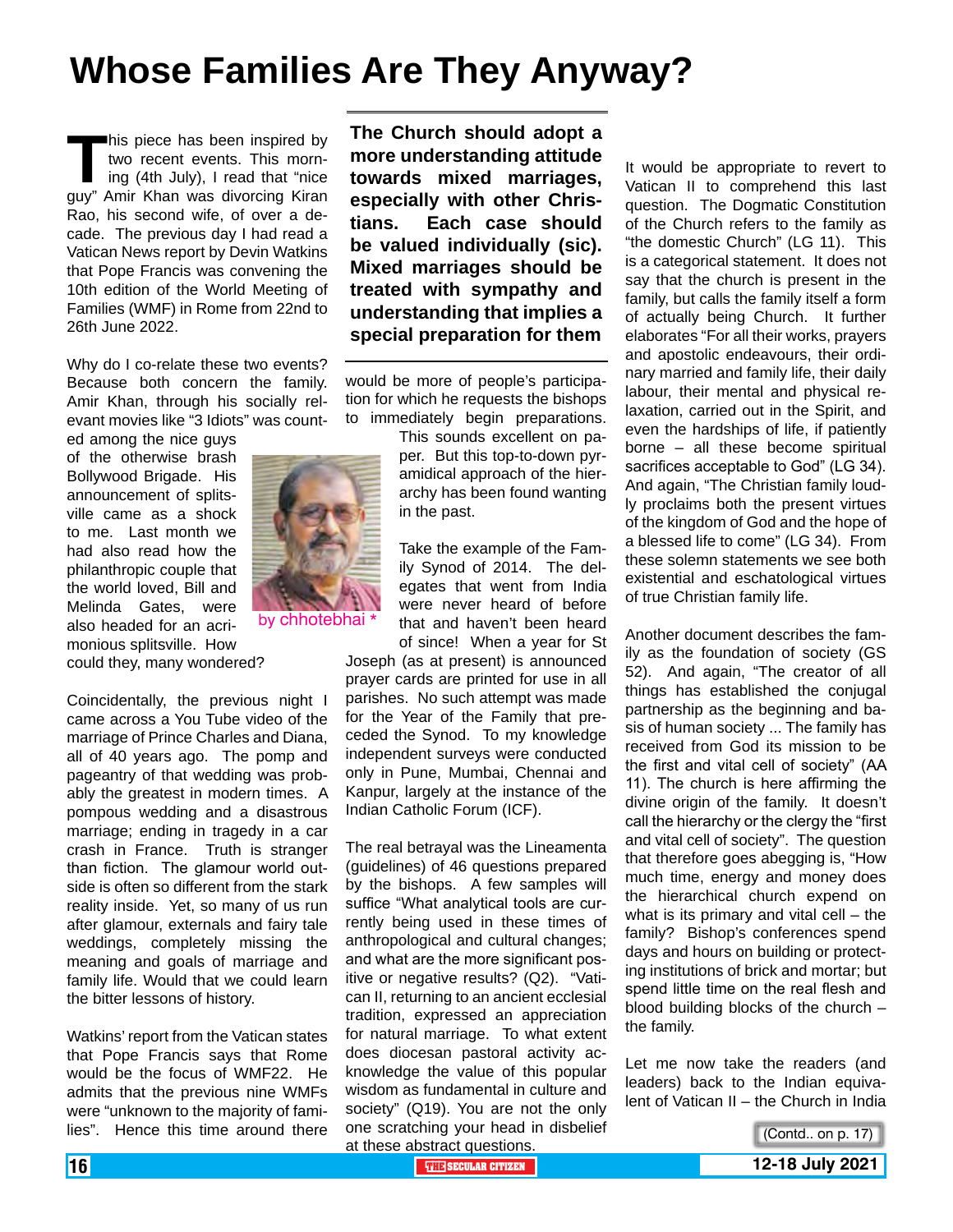#### (Contd.. from p. 16)

Seminar of 1969 that was organized in the first flush of Vatican II (1962- 65). It was held from 15th to 25th May in Bangalore. Just three days after it concluded my father obtained a receipt for Rs15/- from the CBCI for the 600 page book with its findings. I will quote not just some of the findings pertaining to the family, but also the methodology followed by the Seminar. It was preceded by exactly 100 consultations that covered diverse groups like Regions, Dioceses, seminaries and special interest groups like the Conference of Religious of India, the Bombay Jesuits, and lay organizations like the Newman Associations, Sodalities and Catholic Students Union.

There were 2321 participants in the regional seminars, of which 1273 (55%) were laity. The diocesan seminars had 6843 participants of whom 4202 (61%) were laity. The tribal dominated diocese of Raigarh – Ambikapur had the maximum number of 912 participants, of whom 741 (81%) were laity. If such a mammoth exercise could be organized in 1969 when there were no computers, mobile phones, email, digital ticket booking, etc, one wonders why the CBCI has not organized a similar exercise since!

The seminar itself was divided into 16 workshops – Spirituality, Catechesis, Liturgy, Evangelization, Dialogue with other religions, Education, Socio-economic activities, Civic & Political life, Social Communications and Media, Leadership, Family, Labour, Ecumenism, Personnel & Resources, Health & Social Services, and Pastoral Life. An expansive landscape. I shall here limit myself to some of the observations on the Family. The first issue addressed by the Workshop on Family was Family Planning or Birth Control. This was in the shadow of Pope Paul VI's very controversial encyclical of 1967 "Humanae Vitae" that considered the then Rhythm Method (RM) as the only morally acceptable option available to Catholic couples for birth control. Interestingly, even back in 1969, the Workshop did not endorse the encyclical. It very boldly stated

"There is pressure from the Government on one side, and the teaching of the Church on the other side. No practical solution is offered". It went on to say that "there are Catholics who feel a great concern and anguish as medical opinion is that RM is not effective in a large number of cases ... the question should be reviewed. It said that "there is a need of sympathy with those who cannot follow the Pope's encyclical".

It addressed several other issues pertaining to the family. For mixed marriages it said "The Church should adopt a more understanding attitude towards mixed marriages, especially with other Christians. Each case should be valued individually (sic). Mixed marriages should be treated with sympathy and understanding that implies a special preparation for them".

Regarding education it advocated that "Concessions should be made for Catholic children in schools so that they can all go to Catholic schools".

Its most farsighted observation was regarding the status of Divorced and Remarried Catholics (DARCs). It says that "Divorce is not frequent in India but ... sympathetic consideration is to be given to these people by the Church and more efforts should be made to find a really workable solution if the second union has proved with time to verify better the spirituality of marriage". Now in 2021 divorce and separation are far more rampant than in 1969. And everybody isn't as influential as Prime Minister Boris Johnson, or as lucky as the Chilean flight attendants to have their marriage solemnized mid-air by Pope Francis himself! It makes one wonder. Has the hierarchical church in India deliberately, by acts of omission more than of commission, sabotaged the teachings of Vatican II, the findings of the Seminar of 1969 and many other pronouncements related to the family? I fear so.

Now that the WMF22 has been announced by Pope Francis the CBCI will go through the regular motions of having some consultations with those who are their favourites and willing to tow the line. There will also be the chosen delegates as happened with the Family Synod of 2014. So what should the laity do? Should it remain a mute spectator?

In 2014 we took the initiative under the banner of the ICF, to organize our own seminar. The bishop in charge of the CCBI (Latin Rite) Family Commission attended it. We had submitted our findings to him for onward submission to Rome. In 2019 we had organized "We too are Church" in Kolkata. The second edition of the same was scheduled for February 2020 in Kerala, but had to be abandoned because of the Corona pandemic.

As convenor of the ICF I propose that some time later in the year, when physical gatherings are safe, that we organize our own Seminar on the Family as our contribution to WMF22. Those interested in participating, or making constructive suggestions may please contact me at 9415130822 or noronha.kp@gmail.com

\*The writer was earlier the Resource Person for the CCBI Family Commission. He has expounded these thoughts in greater detail in his recent book The Jerusalem Code.



**12-18 July 2021 THE THE THE THE SECULAR CITIZEN THE THEFT IS A SECULAR CITIZEN THE**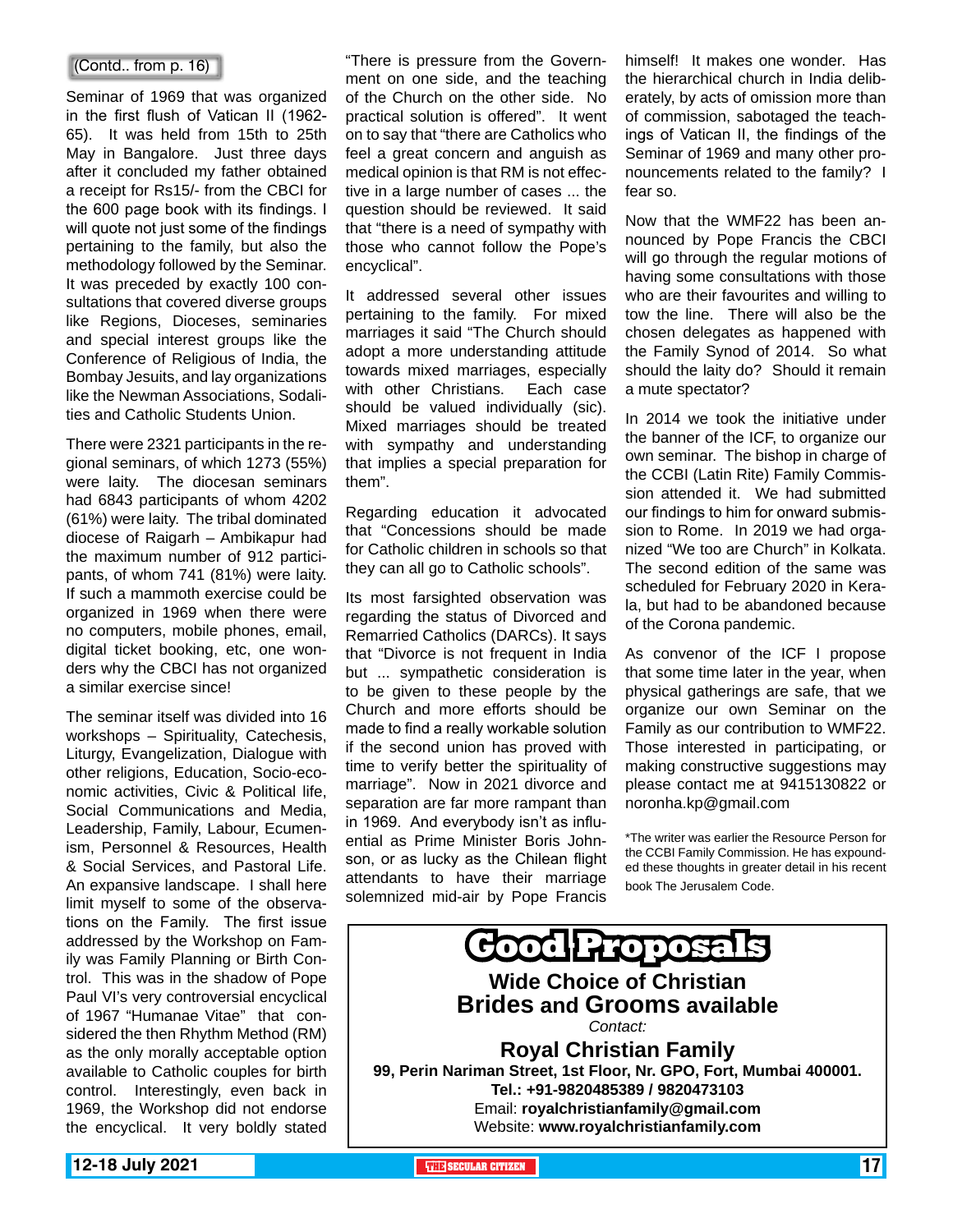# **Happy Friendship Day!**

#### *Drs. Hazel & Trevor Colaso*

**International Friendship Day** is celebrated on the First Sunday ofAugust. (This year 01 August 2021). The tradition of dedicating a Day in honor of 'friends' began in the USA in 1935. Today 'Friendship Day' is celebrated in many countries including India as, 'Maitri Divas'!

 On this Day people spend quality time with friends; and we Doctors with fellow Colleagues and even with helpless patients many of them homeless!There are tender exchanges of 'Friendship Day' gifts like flowers, cards and wrist bands.

#### **Definition of Friendship!**

 According to the renown Stanford Encyclopedia of Philosophy -Friendship is a distinctively personal relationship that is firmly grounded in a concern for the welfare of the other person; andcould involve some degree of intimacy!

 The highest form of friendship is'Agape'! – A kind of sacrificial love that does not respond to the antecedent value of its object, but instead strives to add value in the beloved. It has come through the Christian tradition to mean the sort of love that is sacrificial! It contrasts with 'Eros', a passionate love, typically sexual; and of 'Philia' which extends to business partners and patriotism!

 Below are 'Forty Relationships' to share and to stimulate genuine friendships, frank accords, and sincere bonds!

#### **Ten Idealisms for Youngsters!**

 \*Plan trips to nature's lap! \*Movie night out! \*Late night chit-chat! \*Throw a party! \*Prepare collage pictures! \*Give a treat! \*Sleepover plan! \*Develop friendship videos! \*Go to canteen! \*Write friendship notes! Etc.

#### **Ten Friendship Day Messages!**

 \*The better part of one's life consists of enduring friendships! –Abraham Lincoln. \*A real friend is one who walks in when the rest of the world walks out! – Walter Winchell. \*Your friend is someone who knows all your shortcomings,yet still likes you! – Elbert Hubbard. \*Friends are the best to turn to when you are having a rough time! – Justin Bieber (singer) \*Each friend represents a world in us, a world not yet born until he/she arrives to set it aflame through love! – Anais Nin. \*A friend is someone who knows the song in your heart and can sing it back to you when you have forgotten the words! – Unknown. \*Don't walk in front of me, I may not follow. Don't walk behind me, I may not lead. Walk beside me and be my friend! – Albert Camus. \*Anyone can sympathize with the sufferings of a friend, but it requires a very fine nature to sympathize with a friend's success! – Oscar Wilde. \*Friendship could be an unnecessary hurdle, like unappreciated philosophy and art. It has no survival value; rather it gives value to survival! – C.S. Lewis. \*Friendship is like a perennial river which flows forever. It may change its course, but never dries up! – Pinky Prasad Mohanty.

#### **Ten Mahatma Gandhiji's Nonviolent Quotes!**

 \*Friendship that insists upon agreement on all matters is not worth the name. Friendship to be real must ever sustain the weight of honest differences, however sharp they may be! \*It is easy to be friendly to one's friend. But to befriend one who is your enemy is the quintessence of true religion. \*With every true friendship we build more firmly the foundation on which the peace of the whole world rests! \*The acid test of a nonviolent conflict is that there is no rancor left behind; for in the end enemies are converted into friends! \*Woman is the companion of man, gifted with equal mental capacity, a true companionship! \*Relationships are based on four principles: respect, understanding, acceptance and appreciation! \*The true measure of any society can be found in how it treats its most vulnerable members! \*Our greatest ability as humans is not to change the world, but to change ourselves! \*The best way to find yourself is to lose yourself in service of others! \*Where there is love there is life growing!

#### **Ten New Testament Harmonious Exhortations!**

 \*Abraham believed in God, and was reckoned as righteousness, and was thus called a friend of God! – James 2:23. \*Jesus said to Judas, "Friend, do what you have come for". Then they laid hands on Jesus and seized Him! – Matthew 26:50. \*Adulterous people, do you not know that friendship with the world is hostility to God? – James 4:4. \*I tell you that even though he will not get up and give him anything, yet because of his persistence and friendship, he will get up and give him as much as he needs!– Luke 11:8. \*Where two or three are gathered in My Name, there am I among them! –Matthew 18:20. \*So encourage one another and build each other up! – 1 Thessalonians 5:11. \*Do not be misled; for bad company corrupts good character! – 1 Corinthians 15:33. \*Put on a heart of compassion, kindness, humility, gentleness and patience. So, bear with one another, and if anyone has a complaint forgive the person, just as the Lord has forgiven you –Colossians 3:12-13. \*Do to others as you wish others to do to you. So love your enemies and do good; and you will be called sons of the Most High! So be merciful, as Your Father is merciful! - Luke 6:31; 35-36.\*Whoever is not with Me is against Me; and whoever does not gather with Me scatters! – Luke 11:23.

#### **Conclusion: Ultimate Friendship!**

 Friendships are an important duty of our Christian faith, as much as it is with other religions. In fact, St. Paul wrote an entire chapter on 'Love', and determined, "So now faith, hope and love abide, these three; but the greatest of these is love"! – 1 Corinthians 13:13.

 Lord Jesus also spoke about our acquaintances in His parables and teachings, and through His working of miracles!He left us the 'Ultimate Law'! "This is My commandment, that you love one another as I have loved you. Greater love has no one than this, that someone lay down one's life for their friends. You are My friends if you do what I command you!" - John 15:12-14.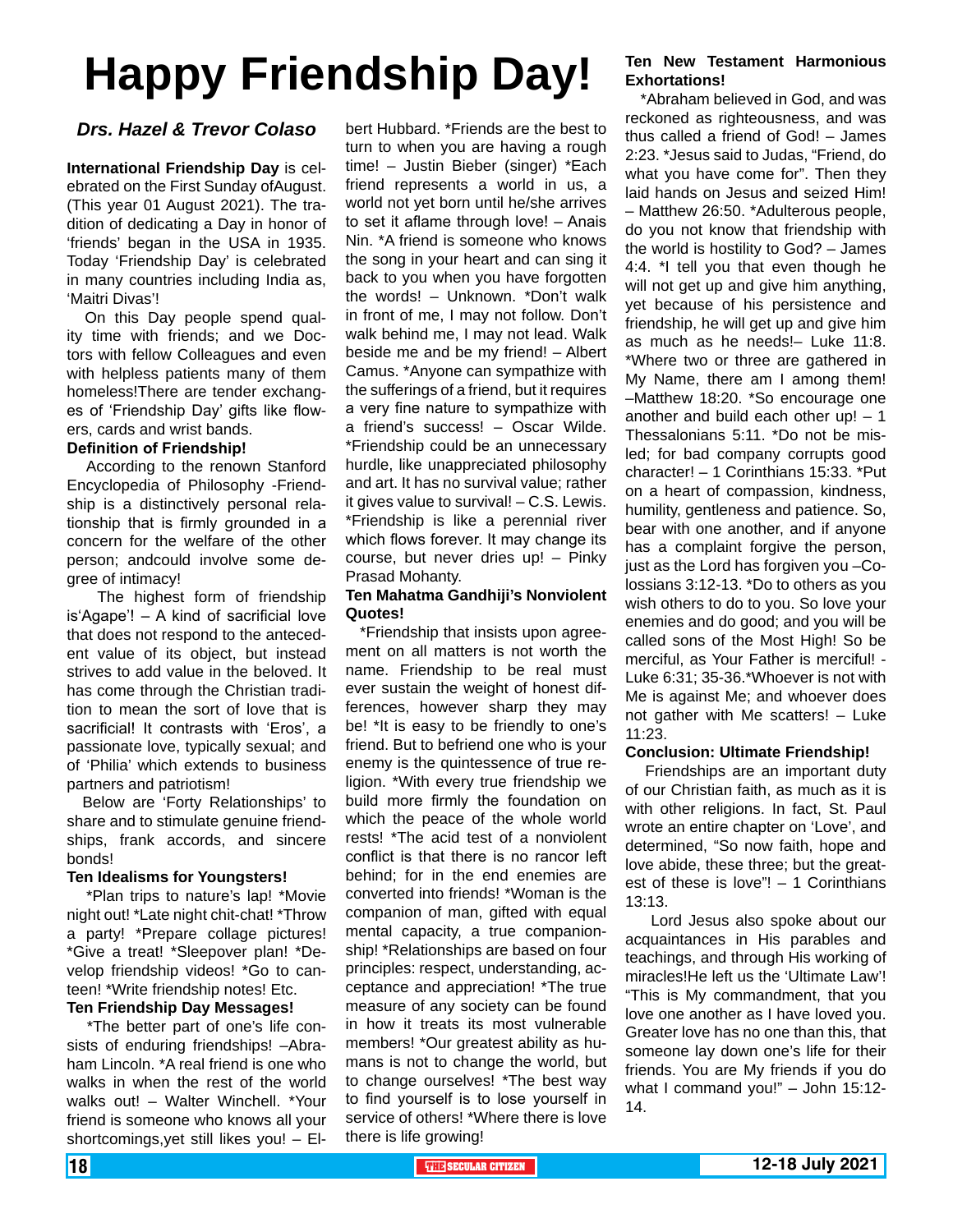## **Radical Socialist Statement condemning the institutional murder of Father Stan Swamy**

**Father Stan Swamy dedicated his**<br>life living and working with tribal<br>communities in Jharkhand. He<br>fought capitalist exploitation and state life living and working with tribal communities in Jharkhand. He fought capitalist exploitation and state repression brought upon the people living in mineral rich areas. For these crimes of standing with and speaking up for people's rights, he was falsely implicated along with many others in the BhimaKoregaon case by the notorious National Investigating Agency (NIA).

While Modi sings paeans on democracy and Amit Shah writes op-ed pieces in a leading English language daily about the roots of democracy and fundamental rights, the state continues to zealously crackdown on any voice of dissent or criticism whether it be by journalists, concerned citizens, intellectuals or students. We have seen this in the way they have dealt with the protestors against CAA, the way they have vilified and attacked those involved in the ongoing farmers' protests, activists who spoke up against the organized Delhi pogrom in 2020 among many others. The pursuing of the BhimaKoregaon activists by a

# **Matrimonial Proposals**

### **Proposals are invited for**

**Mangalorean RC Bachelor, 31 years belonging to a highly educated and very affluent family with interests in healthcare, agriculture and many other sectors, Tall, Fair, Handsome, Holding Doctorate, managing the family business in Karnataka State. (REF:MM104)**

**40 years Mangalorean bachelor doctor (Ph.D) Ht. 6' Wt. 75 kg Fair., Hadsome. no bad habits. High affluent society well connected. Belongs to highly placed business family in Mumbai (REF:MM103)**

**28 years Mangalorean spinster C.A., Ht. 5'.6" Wt. 49 kg Fair., Beautiful. well cultured. Affluent society. Belongs to established business family in Maharashtra (REF:MM105)**

**28 year Mumbai based Goan Roman Catholic Bachelor, Ht. 5' 10", Wt. 72 kgs, Wheatish Complexion, Edn. B.Com., Profession : a Banker (REF:MM109)**

**Vasai based affluent business family R.C. East Indian Spinster, 33, years Ht. 5' 2", very beautiful and pretty. MS General Surgeon, Doctor by profession. (REF:106)**

**Mumbai based now in Dubai Mangalorean Roman Catholic Spinster, 33 years, Ht. 5' 7", Fair Complexion, Edn.**  **BMS, profession: a Senior Merchandiser (REF:107)**

**Mumbai based Mangalorean Roman Catholic Spinster, 29 years, Ht. 5' 4", Wt. 72 kgs, Wheatish Complexion, Edn. B.Com., C.A., Holding a managerial post. (REF:108)** 

**Mangalorean RC Spinster, 34 years belonging to a highly educated middleclass family based in Mumbai Ht.5'.4" Wt. 78 Kg. Fair Qualified B.E., (EXTC) M.S. Consultant by profession (REF:FM109)**

**Mangalorean RC Spinster, 31 years Ht. 5".7" Wt. 69 Kgs, Fair. Mumbai based M.Sc., Clinical Research. Profession : Business Process Lead in MNC (REF:MM104)**

*Those interested in this proposal :*

- **•** Registered members of Royal Christian Family can just email us mentioning the respective ref. no. and your registered no.
- $\bullet$  Non registered Grooms or Brides are requested to upload your profile at our website www.royalchristianfamily.com and contact us on our email: royalchristianfamily@gmail.com mentioning the respective ref. no. along with your registered ID.

vindictive state under draconian legal provisions is probably the most harrowing for the activists and intellectuals involved as well as exemplary of the government attitude.

These are all methods of silencing dissent and hollowing out of whatever shell of liberal democracy that India was. The plight of these activists, students and intellectuals are meant to be examples of the very heavy price that people will have to pay should they dare to question the official line of the government, which is a toxic combination of the worst excesses of capitalist exploitation in agriculture (farm laws) and industry (labour code), and a politics of exclusionary ethno-nationalist Hindu chauvinism which helps them bury any criticisms by bringing up the question of building temples or fanciful claims of conversions whenever faced with material questions of hunger, poverty, employment etc.

The Bhima Koregaon case in which Father Stan Swamy was falsely implicated, along with many other activists, is similarly fabricated to stifle all voices of dissent. The courts, which in many such cases have simply acted as an extension of the executive arm of the state, denied Stan Swamy bail, despite him being 84 years of age and suffering from a serious degenerative disease such as Parkinson's. His condition had debilitated to the extent that he could not even hold a cup properly. His bail pleas, along with his simple request to be allowed to use a sipper cup in jail, was greatly delayed by repeated rejections by the NIA courts showing a complete lack of basic humanity and compassion. He was forced to languish in jail with Covid, which was only detected later when he was transferred to a hospital when his condition deteriorated further. This deliberate and slow torturing of an activist to set an example out of them is nothing but an insidious attempt by the ruling regime to deter anyone who dares to dissent. Father Stan Swamy did not just die, he was institutionally murdered!

Radical Socialists demand a repeal of the draconian UAPA and the NIA Acts, and the unconditional release of all political prisoners. We join the thousands among tribal communities in Jharkhand, and many others across the country, in mourning the murder of a life dedicated to fighting injustice.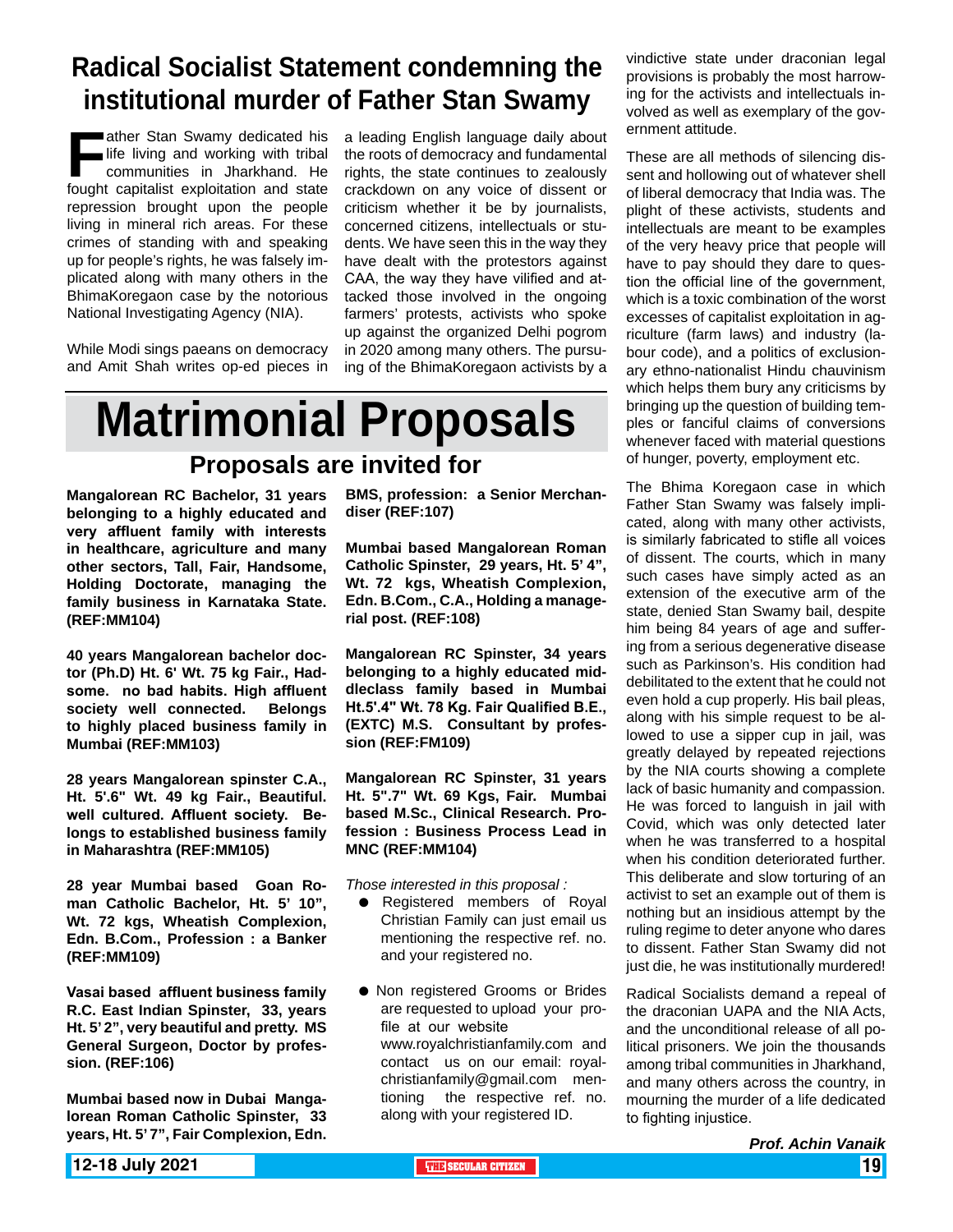# **Royal Christian Family MATRIMONIALS - GROOMS**

**7225. MUMBAI :** Goan Roman Catholic Bachelor, (Born in July 1994), Ht. 5' 7", Wt. 70 kgs, Fair Complexion, Edn. INFT, Profession : Database Developer. Contact email :

allan.jones.137@gmail.com

**7159. MUMBAI :** Roman Catholic Bachelor, (Born in September 1982 ) Ht. 5' 5", Wt. 65 kgs, Ethical, Healthy, Simple, Sober, Wheatish, B.E. Software Engineer, works @ Mumbai, 9224335003, mariosofttech@gmail. com seeks matrimonial alliance from Mumbai based Catholic Spinster. Please exchange relevant information.

**7185. MUMBAI :** Goan Roman Catholic Bachelor, (Born in October 1984) Ht. 5' 10", Wt. 72 kgs, Wheatish Complexion, Edn. B.Com., working for Bank. Contact email : shaun.neo00.outlook.com

**7152. MUMBAI :** Mangalorean Roman Catholic Bachelor, (Born in December 1989) Ht. 6', Wt. 70 kgs, Fair Complexion, Edn. B.Com., having business. Contact email :

emi\_dalmeida@yahoo.com

**7083. MUMBAI :** East Indian Roman Catholic Bachelor, (Born in November 1985), Ht. 6', Wt. 68 kgs, Wheatish Complexion, Edn. M.Com., PGDLM, PGDSM, working as PPM & Data Engineer in Shipping Company. Contact email : ryan.intermilan@yahoo.co.in

**7031. MUMBAI :** Mangalorean Roman Catholic Bachelor, (Born in September 1985), Ht. 5' 7", Wt. 60 kgs, Wheatish Complexion, Edn. Undergraduate, IT Software, works at TCS. Contact email :

josephavild@yahoo.co.in

**7077. MUMBAI :** Mangalorean Roman Catholic Bachelor, (Born in March 1987), Ht. 5' 10", Wt. 80 kgs, Wheatish Complexion, Edn. B.Com., working as a Manager. Contact email

#### **Important Notice**

Telephone no. of candidate will be printed only with the consent of members. For Tel. Nos. Please contact: +91- 9820473103 / 9820485389 or Email : royalchristianfamily@gmail.com

: leroy2266@gmail.com OR Mob: 9503282306

**7180. U.K. :** Goan Roman Catholic Bachelor, (Born in September 1982) Ht. 6', Wt. 77 kgs, Fair, Edn. Chartered Accountant, Profession : Director Insurance Company. Contact email : russ\_dsouza@yahoo.com

**7088. MYSORE :** Mangalorean Roman Catholic Bachelor, (Born in March 1983), Ht. 5' 9", Wt. 70 kgs, Fair Complexion, Edn. MBA. Marketing. well employed. Contact email : vishwasturners@yahoo.com

**7150. POONA :** East Indian RC Divorcee, (Born in November 1960) Ht. 5' 10", Wt. 69 kgs, Wheatish Complexion, Edn. Graduate Engineer from CWIT University of Pune, working as an Engineer. Contact email :

joeskf@gmail.com

**7175. MUMBAI :** Goan Roman Catholic Bachelor, (Born in July 1989) Ht. 5' 6", Wt. 74 kgs, Wheatish, Edn. B.Sc (H.C.M.) Hotel and Catering Management, 2nd Photographer /Merchandise Sales Dept., Contact email :

osbertagneloalmeida@gmail.com **7151. MUMBAI :** Goan Roman Catholic Bachelor, (Born in May 1990) Ht. 5' 8", Wt. 65 kgs, Wheatish Complexion, Edn. Masters in Marketing, Working as a Asst. Marketing Executive. Contact email : emanuelfindz90@gmail.com

**7084. MUMBAI :** Mangalorean Roman Catholic Bachelor, (Born in May 1956), Ht. 5' 7", Wt. 70 kgs, Wheatish Complexion, Edn. 9th std., working as a Machine Operator. Contact email : fern.gilbert54@gmail.com

**7050. LONAVLA :** Mangalorean Roman Catholic Bachelor, (Born in November 1985), Ht. 5' 9", Wt. 75 kgs, Fair Complexion, Edn. MBA., working. Contact email :

dsouza\_adrian@yahoo.co.in

#### To Place Your Matrimonial Advertisement Call: +91 - 9820485389 or 9820473103

Check your email at least once a week. Members are requested to inform us when they are settled, so that publication of their details can be discontinued.

**7049. CANADA :** Goan Roman Catholic Bachelor, (Born in June 1986), Ht. 5' 11", Wt. 85 kgs, Wheatish Complexion, Edn. BE (Computer), working in CANADA in a Non IT Field Seeks a working girl in Canada and holding a PR Visa. Contact email : anniedrz@gmail.com

**7028. ABUDHABI :** Mangalorean Roman Catholic Bachelor, (Born in September 1985), Ht. 5' 6", Wt. 65 kgs, Wheatish Complexion, Edn. Diploma in Mechancial Engineer, working as a Stores Officer in Shipping Company. Contact email

: pjmpraveen@gmail.com

**7047. MUMBAI :** Goan Roman Catholic Bachaelor, (Born in November 1982), Ht. 5' 5", Wt. 65 kgs, Wheatish Complexion, Edn. B.Com., C.S. in Process, having family business. Contact email : mail.soj@gmail.com

**7045. CANADA :** Mangaloren Roman Catholic Divorcee, (Born in September 1985), Ht. 5' 5", Wt. 68 kgs, Wheatish Complexion, Edn.B.Sc., Hotel Management, having permanent Resident. Contact email :

bmathias88@gmail.com

**7039. MUMBAI :** Goan Roman Catholic Bachelor, Handicap - slight Scoliosis - taking treatment, spine slightly curved. (Born in September 1976), Ht. 5' 4", Wt. 45 kgs, Wheatish Complexion, Edn. B.A. Computer Prog. / Hair Designer, Having own business. Contact email : reginarodrigues634@gmail.com

**7032. MUMBAI :** Mangalorean Roman Catholic Bachelor, (Born in November 1977), Ht. 5' 6", Wt. 72 kgs, Fair Complexion, Edn. Degree in Electronics and Telecommunications, working as Telecom Engineer. Contact email : franky54@rediffmail.com

**If not settled within a year, renew your membership atleast two months in advance to continue the service uninterrupted.**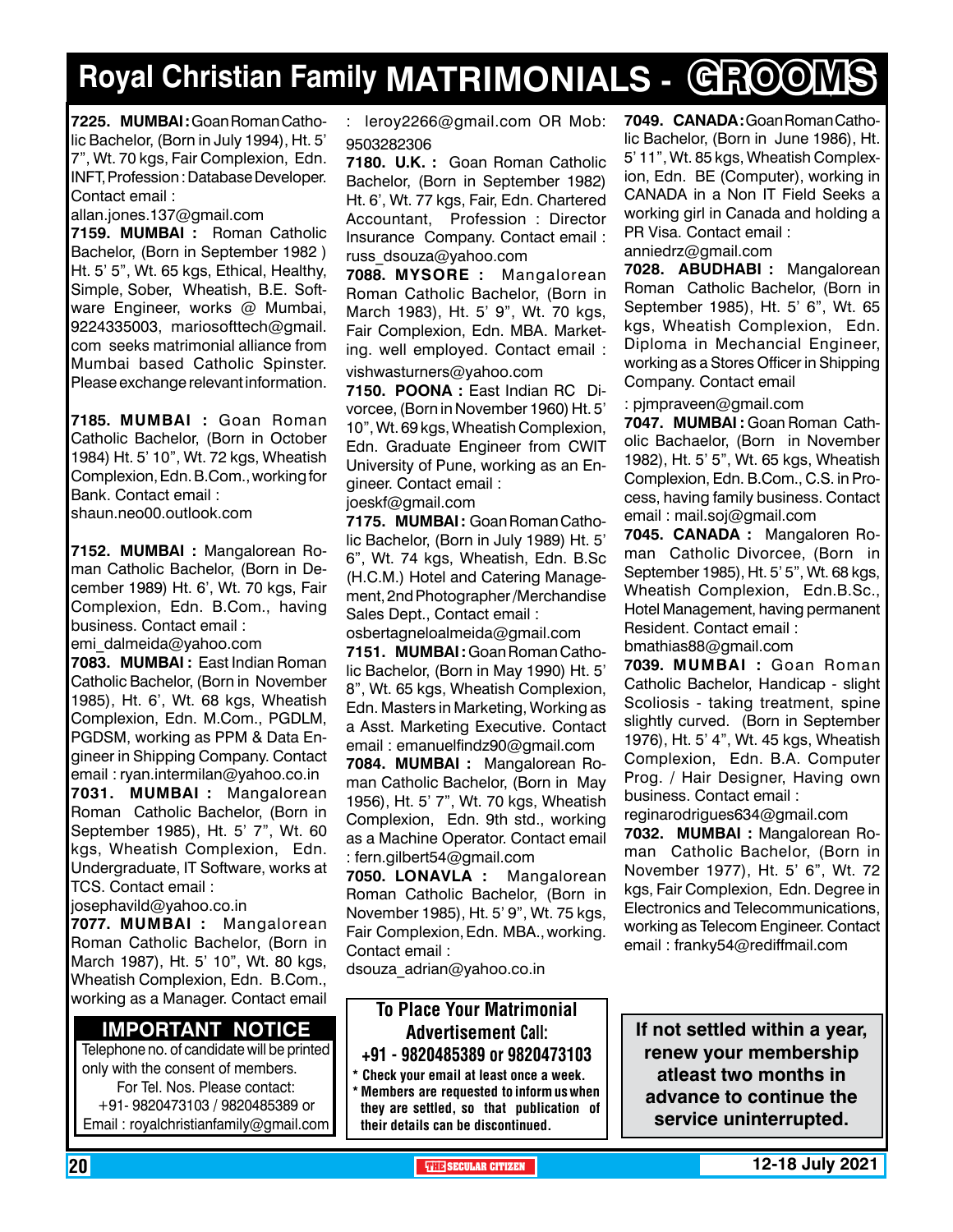# **Royal Christian Family MATRIMONIALS - BRIDES**

**7065. MUMBAI :** Mangalorean Roman Catholic Spinster, (Born in December 1989), Ht. 5' 7", Wt.69 kgs, Fair Complexion, Edn. M.Sc., & Dip. in Clinical Research, working as Business Process Lead in TCS. Contact email : mendonca luke@yahoo.co.in **7204. MUMBAI :** Goan Roman Catholic Spinster (Born in October 1989), Ht. 4' 11", Wt. 50 kgs, Wheatish Complexion, Edn. Graduate, PGD in Broadcast Journalism, working for National News Channel in **Bangalore**. Contact email :

stacypereira89@gmail.com

**7223. MUMBAI :** Born Again Spinster, (Born in November 1994), Ht. 5' 8", Wt. 70 kgs, Fair Complexion, Edn. Masters in HR. working as Asst. Manager Learing and Development in Cargo Logistics firm. Seeks suitable match, first preference Born Again or Others. Contact email :

bernie wicket@yahoo.com

**7222. MUMBAI :** Goan Roman Catholic Spinster, (Born in August 1984), Ht. 5' 7", Wt. 65 kgs, Fair Complexion, Edn. B.Com., working as accountant. Contact email :

josephppereira@gmail.com

**7191. BANGALORE :** Mangalorean Roman Catholic Spinster, (Born in April 1991), Ht. 5' 5", Wt. 57 kgs, Wheatish Complexion, Edn. B.S (Electrical Engineering in US), M.S in Robotics Engineering, working as a Software for a reputed Company in **New York**. Contact email :

#### alfnan@yahoo.com

**7214. MUMBAI :** Goan Roman Catholic Spinster, (Born in October 1986), Ht. 5' 4", Wt. 52 kgs, Fair Complexion, Edn. CA CFA Ms Finance M.Com., working as a Senior Manager. Contact email : frfernandes020@gmail.com

**7199. BANGALORE :** Mangalorean Roman Catholic Spinster, (Born in January 1990), Ht. 5' 2", Wt. 53 kgs,

**Royal Christian Family Helps In Choosing The Right Life-Partner Serving Since 41 Years** Fair Complexion, Edn. Master's in Mass Communications (NTU, Singapore) working as a Senior Manager of Corporate Communications in **SINGA-PORE**. Contact email :

mafern.2121@gmail.com

**7171 MUMBAI :** Roman Catholic Spinster, (Born in April1994), Ht. 5' 3", Wt. 50 kgs, Fair Complexion, Edn. M.Com., working as an Analyst. Contact email :

patriciaswamy94@gmail.com

**7174. MUMBAI :** Mangalorean Roman Catholic Spinster, (Born in September 1990), Ht. 5' 6", Fair Complexion, Beautiful, Edn. B.Com., MBA, PGDM, working for a Ad Agency in Toronto, **Canada**. Contact email : roshanmehra@hotmail.com

**7182. MUMBAI :** Mangalorean Roman Catholic Spinster, (Born in October 1992), Ht. 5' 4", Wt. 72 kgs, Wheatish Complexion, Edn. B.Com., C.A., working as Asst. Manager in TATA Company. Contact : email : matrimonialp27@gmail.com

**7169 MUMBAI :** Roman Catholic Spinster, (Born in September 1992), Ht. 5' 1", Wt. 50 kgs, Wheatish Complexion, Edn. MBA in Event Management. Contact email :

rosypetters74@gmail.com

**7160. MUMBAI :** Mangalorean Roman Catholic Spinster, (Born in September 1988), Ht. 5' 7", Fair Complexion, Edn. BMS, working as a Senior Merchandiser in a Global Retail Company in Dubai. Contact email : prislobo10@gmail.com

**7128. MUMBAI :** Affluent business family R.C. East Indian Spinster, (Born in 12-04-1988), Ht. 5' 2", very beautiful and pretty. Edn. MS General Surgeon, Doctor by profession. Contact email : drvd2019@gmail.com

**7167 MUMBAI :** Goan Roman Catholic Spinster, (Born in October 1987), Ht. 5' 4", Fair Complexion, Edn. BMS. M.Com., and MBA, working as

**Important Notice** Telephone no. of candidate will be printed only with the consent of members. For Tel. Nos. Please contact: +91- 9820473103 / 9820485389 or Email : royalchristianfamily@gmail.com

a Business Analyst. Contact email : soulmateforlife2019@gmail.com **7126. U.S.A. :** Mangalorean Roman Catholic Spinster, (Born in January 1992) from Mumbai, Ht. 5' 7", Wt. 60 kgs, Fair Complexion, Edn. B.E. (Computers) from Mumbai, M.S. (Information Systems) from US. Possesses H1B visa and is working as a Technical Analyst with an MNC in USA. Contact email :

wilfviov1315@gmail.com or call  $+91$ 98603 02527 / + 91 9970172527

**7166 MUMBAI :** Mangalorean Christian Parents seek alliance for their daughter, (Born in May 1992), Ht. 5'4", having completed her BCAF, presently working with MNC in Mumb ai. Contact email :

ste004ffy@yahoo.in

**7163 MUMBAI :** Tamilian Roman Catholic Spinster, (Born in December 1991), Ht. 5'3", Wt. 41 kgs, Wheatish Complexion, Edn. B.Com.,PGDM in HR working as a Receptionist. Contact email : dafrin1991@gmail.com

**7161 MUMBAI :** Roman Catholic Spinster, (Born in July 1986), Ht. 5'6", Wt. 62 kgs, Wheatish Complexion, Edn. B.Sc. Science, Masters in Mass Media, working as a Asst. Accounts Director. Contact email : padmarrao@gmail.com

**7158 MUMBAI :** Mangalorean Roman Catholic Spinster, (Born in August 1986), Ht. 5'1", Wt. 64 kgs, Wheatish Complexion, Edn. B.A., working as a Patient Care Manager. Contact email :

ceciliacookie@gmail.com

**Registered members can publish their ad in all the 50 issues in a year for Rs. 8000 only.**

If you wish to publish your matrimonial classified advertisement in all the 50 issues in a year, you can do so for an amount of Rs. 8000 only.

#### To Place Your Matrimonial Advertisement Call: +91 - 9820485389 or 9820473103

- Check your email at least once a week.
- Members are requested to inform us when they are settled, so that publication of their details can be discontinued.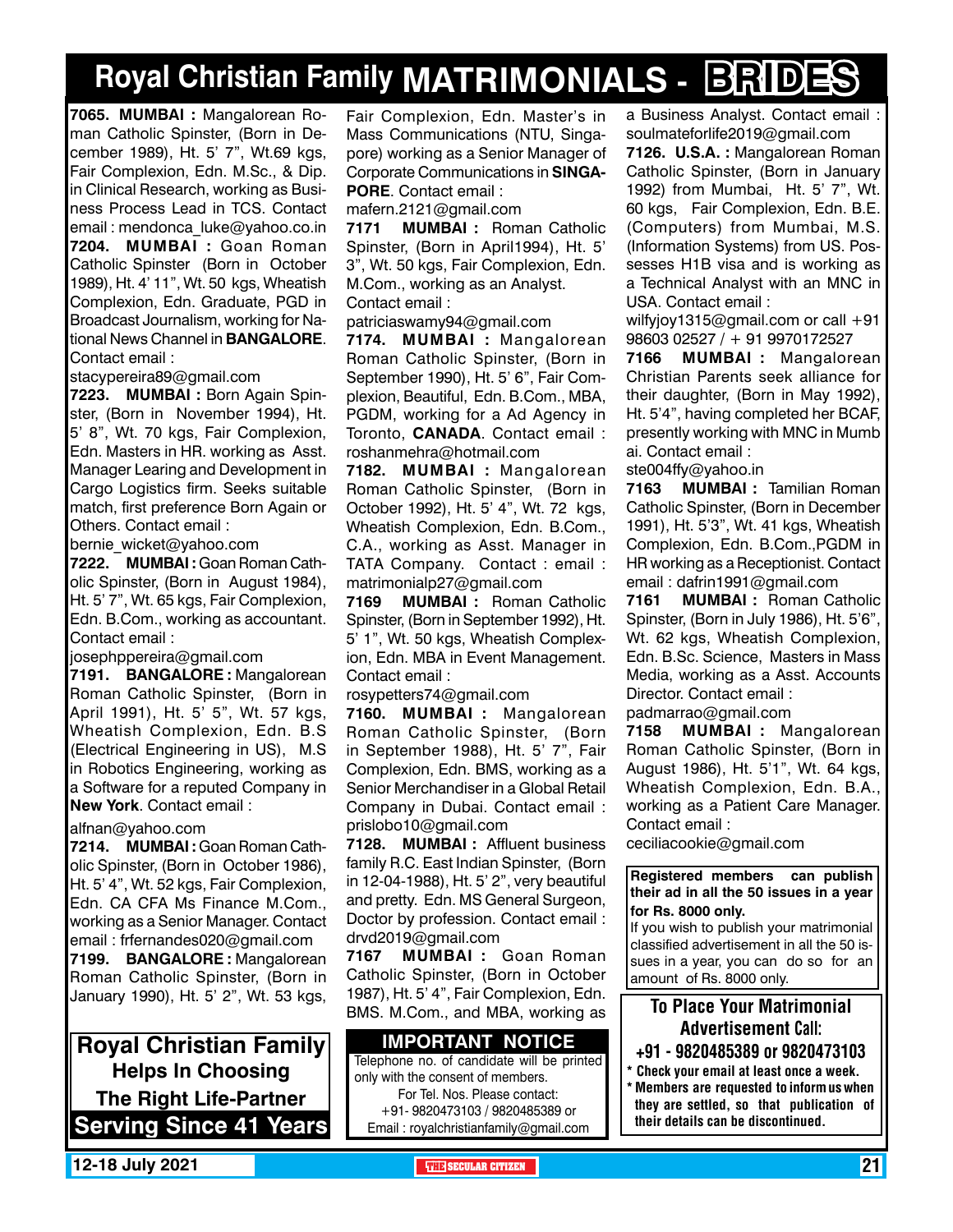## **Agnes College Mangalore leaps into the Post Centenary Era**

frue red letter day was July 2,<br>2021, in the history of St Ag-<br>nes College, founded by the<br>great visionary Mother Mary Alovsia 2021, in the history of St Agnes College, founded by the great visionary Mother Mary Aloysia A.C., the Second Superior General of the Apostolic Carmel on this date 100 years ago in a small dry land called 'hullu mulli', now a heart of Mangalore with just 24 students, in an era when educating

girls was unheard of and the society wondered about whether it was advisable for girls to venture out of the then 'secure' homes. In these uncertain times too, the college has progressed by leaps and bounds to be one of the premier institutions of higher education in the country. While education of the girl child and women empowerment are recognized as a national priority at present, St Agnes College has been serving this noble cause for the past 100 years, and its alumni scattered all over the world, are witness to this fact. Reposing faith in the motto of the college "Deus Fortitudo Mea"- God is my Strength, the institution has not kept any stone unturned to empower women and excel them in their career as educators, scientists, chartered accountants, management professionals and efficient homemakers. These many years of glory of St Agnes College would not have been achievable if not for the strong foundation laid by Mother Mary Aloysia against all odds.

The year 2021 is very significant to St Agnes College as it has completed the 100 remarkable years of empowering women by providing value based, socially relevant and globally competitive education. In the last hundred years, St Agnes College has witnessed several milestones. The college took the initiative

of submitting itself to the accreditation process conducted by the NAAC (National Assessment and Accreditation Council) in 1999 and had the honour of receiving a 'Five Star' grade. In the



successive re-accreditation process by the NAAC in 2005 and 2012, the College earned an 'A' grade. The year 2017 turned into a milestone for the college as it secured an A+ Grade from the NAAC with a CGPA of 3.65/4, and also has been conferred the title of 'College of Excellence' by the UGC, New Delhi. St. Agnes College is the first college under Mangalore University to receive this recognition. The college was granted the "Star Status" by the Department of Bio Technology (DBT) of the Ministry of Science & Technology (MST), Government of India in 2017, for promoting basic sciences among students of the region.

Apart from national recognition, the college has also been the recipient of the 'Jimmy and Rosalynn Carter Foundation' Partnership International Award for its path-breaking work in the field of watershed management in 2006. This is the only one of its kind recognition in India. In 2007, St Agnes College

was conferred the status of Autonomy by the UGC making it possible to start Post Graduate Programmes, St Agnes Research Centre for both men and women. St Agnes College will always remain in history as the first women's college on the west coast of India as well as the first Catholic women's college in the country and the first women's college in the region which has witnessed its Centennial Jubilee.

On 2 July 2021, is celebrated the 101 st birthday of this great institution, all the agnesians spread across the world would look back with gratitude to St Agnes, the patroness of the college. To mark the significance of this red letter day down the memory lane, a sapling was planted by Sr M. Carmel Rita A.C., the administrator of the college, Sr Dr M. Venissa A.C, the principal of degree college, Sr M. Norine D'Souza A.C., the principal of PU college, Sr Dr M. Vinora A.C., Sr M. Roopa Rodrigues A.C., the vice principal of degree college, members of staff, support staff and the president of the student council. This sapling symbolises the inner beauty and resilience of the students of this prestigious institution. At this juncture, St Agnes College History Vault was buried underground containing the book on the history of the college, the centenary badges, and the college emblem (crest) to bring back the nostalgic memories of this pioneering institution in the years to come. May the progress go on in the coming changed outlook and all here prosper and grow in God's protection.

> *- Adapted by : Ivan Saldanha-Shet.*

**Please renew your subscription if expired. Mention your subscription no. while sending the renewal amount**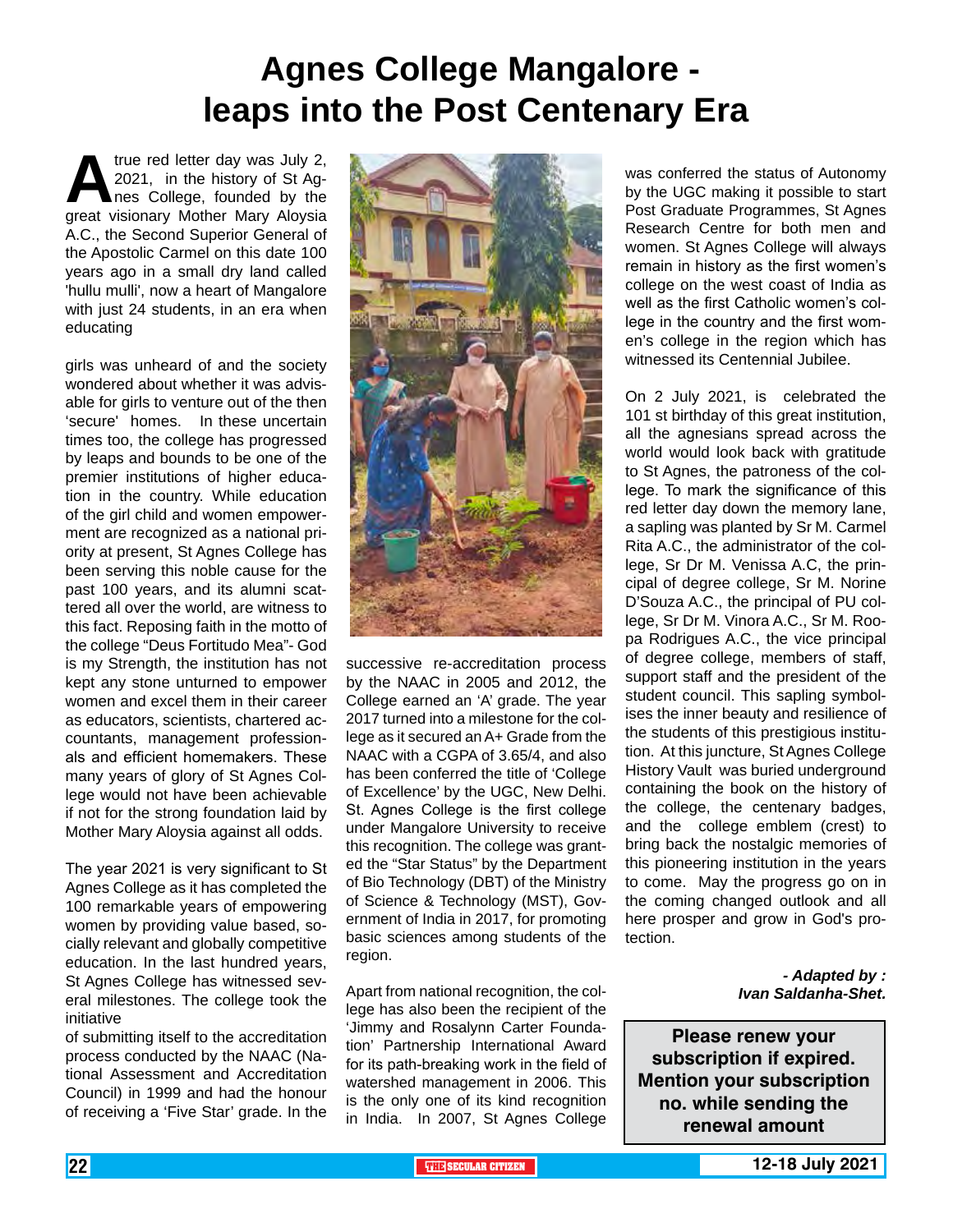## **The Influence Of Diet & Lifestyle On Our Immune System**

ever before have we been so<br>invested in our immunity than<br>since when COVID hit us in<br>2019. The internet and the market invested in our immunity than since when COVID hit us in 2019. The internet and the market are saturated with products, pills and shots promising to 'boost' your immunity and it is all very enticing because who doesn't want a quick fix? But is such a quickfix really possible? Can we boost our immunity?

Before we attempt to answer that question let us understand what the

immune system is. Our immune system is highly complex and intricate, made up as it is of multiple organs and cells. We can broadly classify as follows:

**Innate immunity** - what we are born with, our skin, mucus, lungs, our first line of defence

**Acquired immunity** - what our body learns over time. Once it sees an invader (bacteria, virus) it produces antibodies to fight it off. White blood cells, lymphocytes, antibodies and organs such as bone marrow, thymus, spleen, lymph nodes all make up the acquired immune system. Because of the acquired immune system our body remembers and is better prepared when we are infected the next time.

The immune system being made up of multiple organs and cells, it is impossible to know which of them needs to be boosted and by how much and hence the concept of boosting immunity is itself flawed.

Another point to remember is that when your immune system is working, it shows up in the form of fever, sweats, a runny nose. So imagine if your immunity was working 100 % every time, you would essentially be feeling sick all the time!

In saying this though, there are things that you can do to strengthen your immunity as your immune system relies on multiple nutrients to function optimally and a deficiency of these nutrients can weaken your immunity.

If your diet is primarily made up of added sugars, saturated fats, processed foods and little to no fruits and vegetables, whole grains and pulses, nuts and seeds then it is likely that you have a weakened immune system. Listed below are some key nutrients that your immune system requires to function at its best:



**Vitamin A** - The best way to get in Vitamin A is to eat plenty of brightly coloured fruits and vegetables (think orange and yellow) and dark green leafy vegetables ● Carrots

- $\bullet$  Red pumpkins
- Bell peppers
- $\bullet$  Melons (muskmelon, cantaloupes)
- Mangoes
- $\bullet$  Papaya
- Apricots
- **O** Dark green leafy vegetables (Spinach, fenugreek/ methi, amaranth)

**Vitamin C** - can help shorten the duration and reduce the severity of an infection. The best way is to eat fresh fruits daily particularly

- Guava
- **Oranges**
- Sweet limes
- **Grapefruit**
- Berries

**Zinc** - Though meats, poultry and shellfish are good sources of zinc, there are plenty of vegetarian sources too

- **Nuts and seeds Cashews, al**monds, sesame seeds, pumpkin seeds
- l Whole Beans and Legumes Chickpeas, kidney beans, all types of dals
- **Whole Grains Oats, unpolished** rice

**Vitamin D** - Sunlight is the best source of vitamin D. Try and get at least 10-15 minutes of sunlight daily when the sun is not overhead. Other dietary sources

- are
- Whole Eggs
- Mushrooms
- Fish Sardines, Mackerel, salmon

**Protein** - is the foundation of everything, every part of our body and its organs requiring protein for its proper functioning. A protein-deficient diet can also impact your immunity. It is best to get your protein from

- $\bullet$  Eggs
- $\bullet$  Fish
- **Exammeat and skinless poultry**
- l Whole beans, pulses, lentils
- Nuts and seeds

rather than fatty or processed meats that are full of saturated fats and sodium.

In addition to eating a healthy diet

- **Good quality sleep a minimum of** 7-8 hours
- Regular physical activity minimum 30 mins, 3-4 times a week
- **In Minimize stress deep breathing** or meditation

Avoidance of alcohol and tobacco are important factors to keep that immune system functioning at its optimal level.

If you think that your diet is poor or you have a poor appetite then a general multivitamin can supplement your food intake, but the intake of megadoses of individual nutrients is not advisable unless specifically prescribed by your doctor.

And remember, a very effective way to truly boost your immunity is through 'vaccination'!

#### *Stay safe! Stay healthy! Stay immune!*

\*An Accredited Practising Dietitian with vast experience in the field, she holds a Master's in clinical dietetics and has worked with renowned Bariatric Surgeon Dr Muffazal Lakdawala under whom she headed the nutrition department for a decade, deepening her experience and expertise. Her clientele includes the late Ms Emma Ahmed, the world's then heaviest woman from Egypt and Femina Miss India Pageant contestants.

Email remedioscarlyne@gmail.com